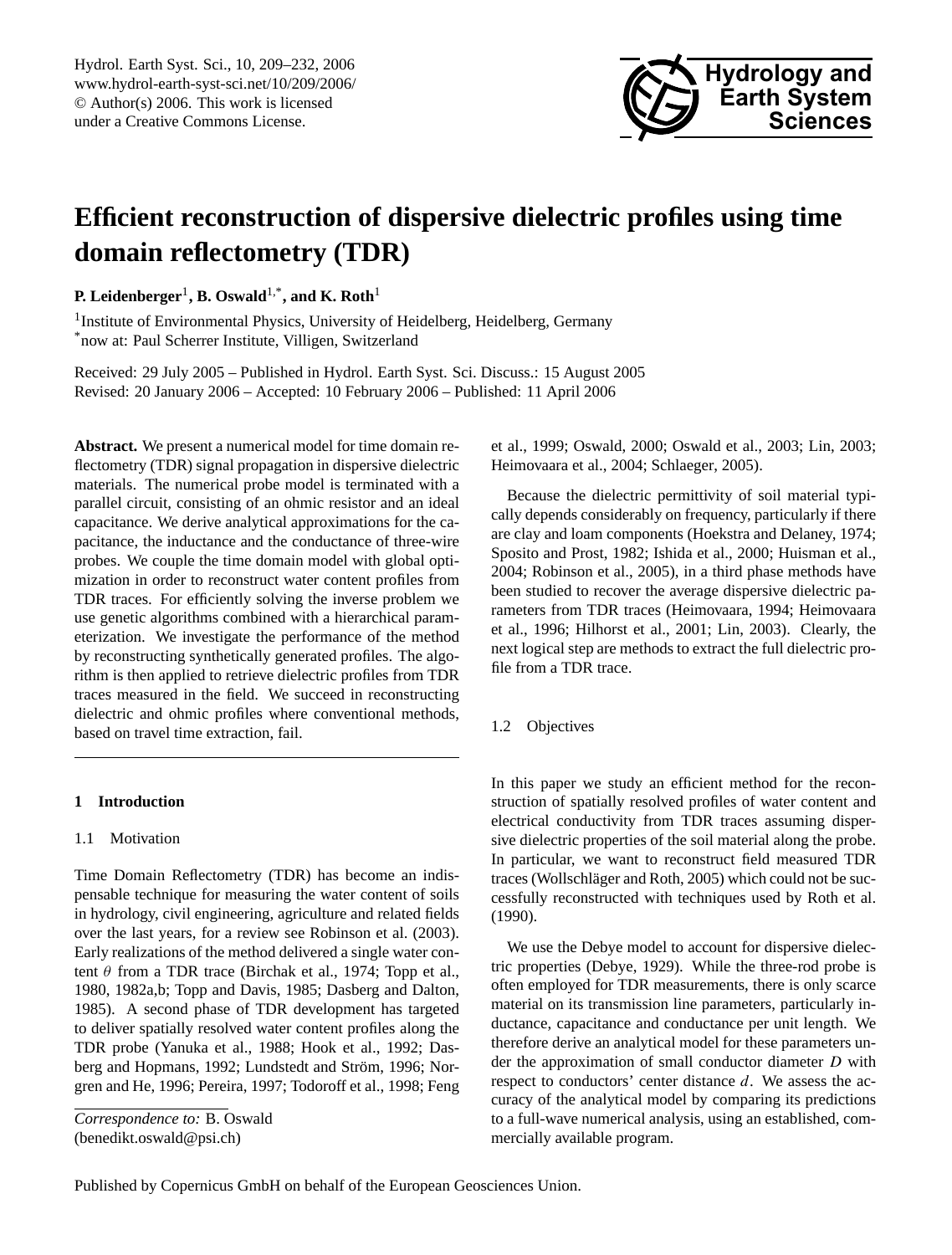#### **2 Methods**

The propagation of TDR signals, voltage  $v(x, t)$  and current  $i(x, t)$ , on probes of two or more conducting rods is described by transmission line theory (e.g. Ramo et al., 1984). Our approach for numerically modeling TDR probes is essentially based on Oswald et al. (2003). A transmission line is described by capacitance  $C'$ , conductance  $G'$ , inductance  $L'$  and resistance  $R'$ , all per unit length, respectively. These parameters are functions of the probe geometry and the dielectric and ohmic properties of the material between the probe's conductors  $C' = C'(d, D, \epsilon)$ ,  $G' = G'(d, D, \sigma)$ ,  $L'=L'(d, D, \mu)$  and  $R'=R'(d, D, R_{\text{skin}})$  where d is the spacing between the probe rods (for a three rod probe this is the distance between neighboring rods) and  $D$  is the diameter of the probe rods. We assume rods of identical diameter.

For piecewise constant transmission line parameters, voltage  $v(x, t)$  and current  $i(x, t)$  are described by the the following two linear first order, partial differential equations (PDE) (Ramo et al., 1984):

$$
\frac{\partial v}{\partial x} = -\left(R' + L'\frac{\partial}{\partial t}\right)i\tag{1}
$$

$$
\frac{\partial i}{\partial x} = -\left(G' + C'\frac{\partial}{\partial t}\right)v.
$$
 (2)

The piecewise constant dielectric permittivity  $\epsilon$  and ohmic conductivity  $\sigma$  can be discontinuous, because the water content  $\theta$  in general is discontinuous across soil boundaries. With a variable water content  $\theta(x)$  along the probe the parameters  $G'$  and  $C'$  vary accordingly;  $L'$  is assumed to be constant, because the materials' magnetic permeability equals  $\mu_0$ ; resistance  $R'$ , caused by skin effect, is neglected in the current study.

For extracting dielectric and ohmic profiles from measured TDR traces we use an iterative, globally optimizing approach based on Oswald et al. (2003) in order to solve the non-linear, inverse, electromagnetic problem. The global optimization method uses genetic algorithms (GA) from a publicly available library Levine (1996).

To calculate the TDR signal for a given dielectric profile we numerically solve Eqs. (1) and (2) using a finite difference time domain (FDTD) approach (Taflove, 1998). The spatial discretization of the x coordinate is given by  $x = k\Delta x$  and temporal discretization by  $t=n\Delta t$  with:

$$
\Delta x \le \frac{\lambda_{\text{min}}}{10} \tag{3}
$$

where  $\lambda_{\text{min}}$  is the minimum wavelength present in the system, which in non-magnetic material, is determined by the maximum frequency  $f_{\text{max}}$  and the largest permittivity value  $\epsilon_{\text{max}}$  (Taflove, 1998):

$$
\lambda_{\min} = \frac{c_0}{f_{\max} \sqrt{\epsilon_{r,\max}}} \,. \tag{4}
$$

We estimate the maximum relevant frequency from

$$
t_{\text{rise}} \cdot f_{3\,\text{dB}} = 0.34\,,\tag{5}
$$

an expression widely used in electrical engineering. It refers to a Gaussian type time domain waveform with rise time  $t_{\text{rise}}$ . This is a good model for a TDR input signal.

To keep the explicit time domain integration scheme stable, an upper limit for  $\Delta t$  must be observed (Taflove, 1998; Kunz and Luebbers, 1993):

$$
\Delta t \le \frac{\Delta x}{c_0} \tag{6}
$$

## 2.1 Numerical solution of transmission line equations

Numerically, there are three spatially different regions, at the beginning of the probe  $x=0$ , at the end of the probe,  $x=\Lambda$ , and in-between,  $x<0<\Lambda$ . At the ends of the probe, the discretized set of PDE is connected to a lumped electrical model, such as voltage sources or resistive-capacitive terminations.

## 2.1.1 Boundary conditions

The termination of a TDR probe is modeled with a parallel circuit, consisting of an ohmic resistor and an ideal capacitance. The voltage current relationship of this parallel circuit is given by

$$
I_T = \frac{V_T}{R_T} + C_T \frac{\partial V_T}{\partial t} \tag{7}
$$

where  $I_T$  is the current at the end of the TDR probe through the terminal resistor  $R_T$  and the terminal capacitance  $C_T$ .  $V_T$  is the voltage drop at the end of the TDR probe over the parallel circuit of  $R_T$  and  $C_T$ . To couple this parallel circuit to the distributed transmission line model we use Eq. (1). We truncate the FDTD scheme of the probe through coupling Eqs. (1) and (7) using the definitions:

$$
i\left(x=\Lambda,t\right)=I_{T}\tag{8}
$$

$$
v(x = \Lambda, t) = V_T. \tag{9}
$$

We rewrite Eq.  $(1)$ 

$$
\frac{\partial v}{\partial x} = -R'_k i - L'_k \frac{\partial i}{\partial t}\bigg|_{x=\Lambda} \tag{10}
$$

$$
\Rightarrow \frac{\partial}{\partial x} v(x = \Lambda, t) = -R'_K i(\Lambda, t) - L'_K \frac{\partial}{\partial t} i(\Lambda, t). \quad (11)
$$

All current terms in Eq. (11) are replaced by inserting Eq. (7). Note that the currents in the expressions, both constitutive and first-order PDE, are equivalent. Also, the voltages at the end of the probe and across the resistor are equal:

$$
\frac{\partial}{\partial x}v(\Lambda,t) = -\frac{R'_K}{R_T}v(\Lambda,t) - R'_K C_T \frac{\partial}{\partial t}v(\Lambda,t) \n- \frac{L'_K}{R_T} \frac{\partial}{\partial t}v(\Lambda,t) - L'_K C_T \frac{\partial^2}{\partial t^2}v(\Lambda,t).
$$
 (12)

Hydrol. Earth Syst. Sci., 10, 209–232, 2006 www.hydrol-earth-syst-sci.net/10/209/2006/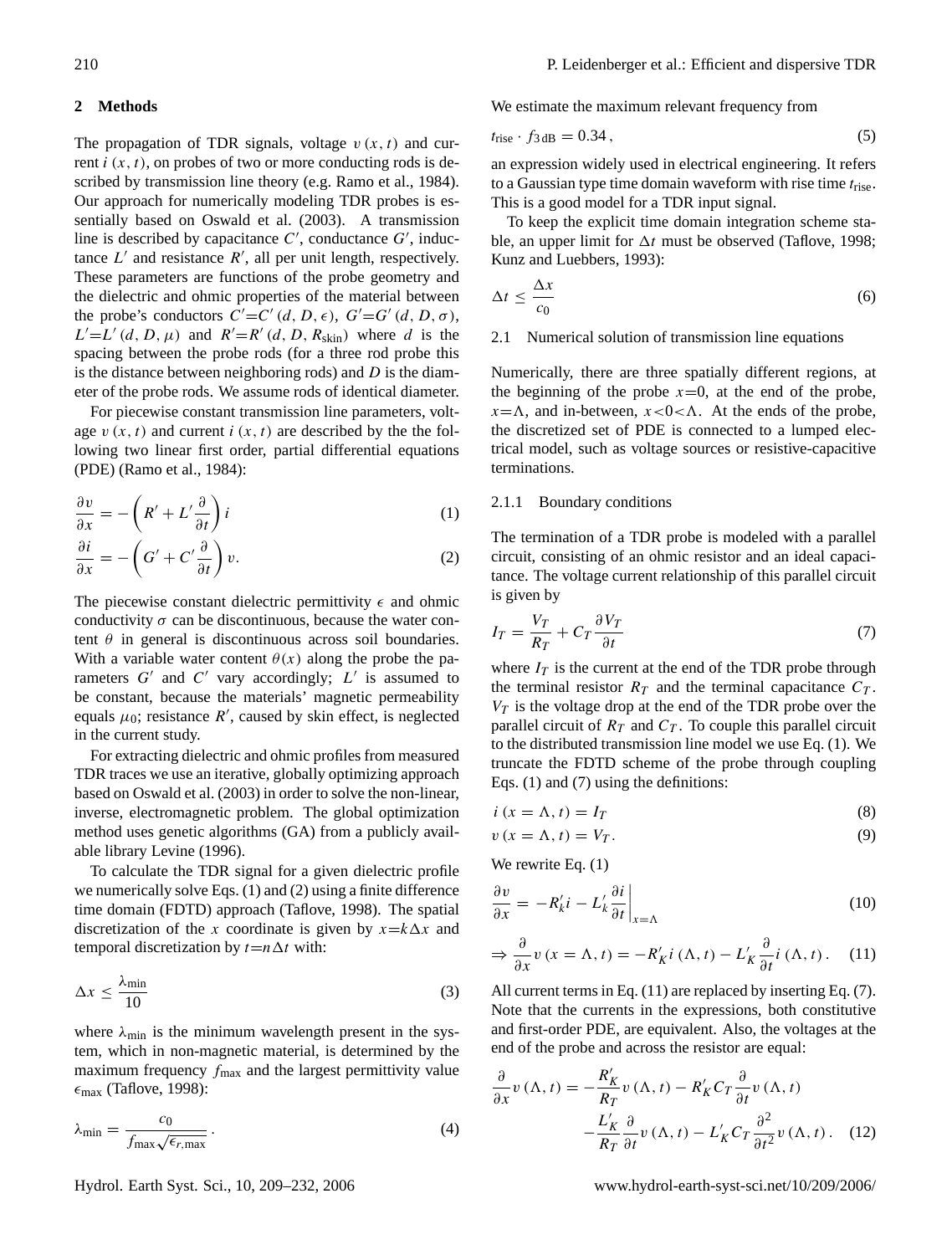We select a suitable discretization of Eq. (12): (i) the discretization must result in a fully explicit update scheme; (ii) the scheme must not require values outside the spatial computational domain  $x = [0 \dots \Lambda]$ . We choose the "backward" differencing in space" and "forward differencing in time" scheme using the Taylor series expansion of first-order accuracy. The sum of backward and forward second-order Taylor series expansion in time provides the second order time derivative. With the usual notation we write the discretized version of Eq. (12):

$$
\left(\frac{v_K^n - v_{K-1}^n}{\Delta x}\right) = -\frac{R'_K}{R_T}v_K^n - R'_K C_T \left(\frac{v_K^{n+1} - v_K^n}{\Delta t}\right)
$$

$$
-\frac{L'_K}{R_T} \left(\frac{v_K^{n+1} - v_K^n}{\Delta t}\right)
$$

$$
-L'_K C_T \left(\frac{v_K^{n+1} - 2v_K^n + v_K^{n-1}}{\Delta t^2}\right). \quad (13)
$$

Finally, by rearranging Eq. (13) we obtain the explicit update procedure, in the time domain, for the voltage at the end of the TDR probe  $x = \Lambda$ .

$$
v_K^{n+1} = \left(\frac{R_K' C_T}{\Delta t} + \frac{L_K'}{R_T \Delta t} + \frac{L_K' C_T}{\Delta t^2}\right)^{-1} \n\cdot \left[v_K^n \left(\frac{2L_K' C_T}{\Delta t^2} + \frac{L_K'}{R_T \Delta t} + \frac{R_K' C_T}{\Delta t} - \frac{R_K'}{R_T} - \frac{1}{\Delta x}\right) - \frac{L_K' C_T}{\Delta t^2} v_K^{n-1} + \frac{1}{\Delta x} v_{K-1}^n\right]
$$
\n(14)

and similarly for the current at  $x = \Lambda$  from, using Eq. (7):

$$
i_K^{n+1} = \frac{1}{R_T} v_K^{n+1} + C_T \frac{v_K^{n+1} - v_K^n}{\Delta t}.
$$
 (15)

As special cases we mention  $C_T = 0$ ,  $R_T < \infty$  and  $C_T = 0$ ,  $R_T \rightarrow \infty$ . An overview of the equations of all these boundary conditions is given in Table 1. We have implemented them in our TDR code, so almost any given experimental setup can be modeled. The values of  $C_T$  and  $R_T$  can also be optimized for, if so desired.

To implement the excitation we employ the same approach used by Oswald et al. (2003). We couple a resistive voltage source to the distributed transmission line. The resistive voltage source consists of a series of an ideal ohmic resistor  $R<sub>S</sub>$ and an ideal voltage source  $v_S^n$ . To avoid reflections between the voltage source and the cable connecting the TDR instrument to the probe we adjust  $R<sub>S</sub>$  to the impedance of the connecting cable. The current flow out of the resistive voltage source is  $i_S^n$ . The time derivative of the source voltage is implemented with a discretized version of the given expression for the time domain signal shape.



**Fig. 1.** Three-rod probe configuration and parameters.

## 2.1.2 Transmission line parameters for three-rod TDR probe

To solve the forward TDR problem the transmission line parameters for the three-rod probe,  $C'$ ,  $G'$ ,  $L'$  and  $R'$ , are essential. Closed-form, analytical expressions for the tworod probe and the coaxial line are well known (Ramo et al., 1984). This is however not the case for the three-rod probe. We will derive an analytical model for the three-rod TDR probe based on an approximation of the electric and magnetic fields. The resulting transmission line parameters are compared to numerical simulations.

We calculate the electric parameters,  $C'$  and  $G'$ , from the electric potential  $\Phi_{el}$  and the inductance L' from the magnetic induction  $\boldsymbol{B}$  of the three-rod probe. For long rods and a large conductor distance  $d$  in comparison to the conductor diameter *D*, i.e.  $\frac{D}{d} \ll 1$ , we approximate the electric potential and the magnetic induction. We postulate that the total electrostatic potential of a three-rod probe equals the superposition of the single conductor potentials; the same assumption applies for the magnetic induction. Thus, the neighboring conductors are neglected for the derivation of the potential of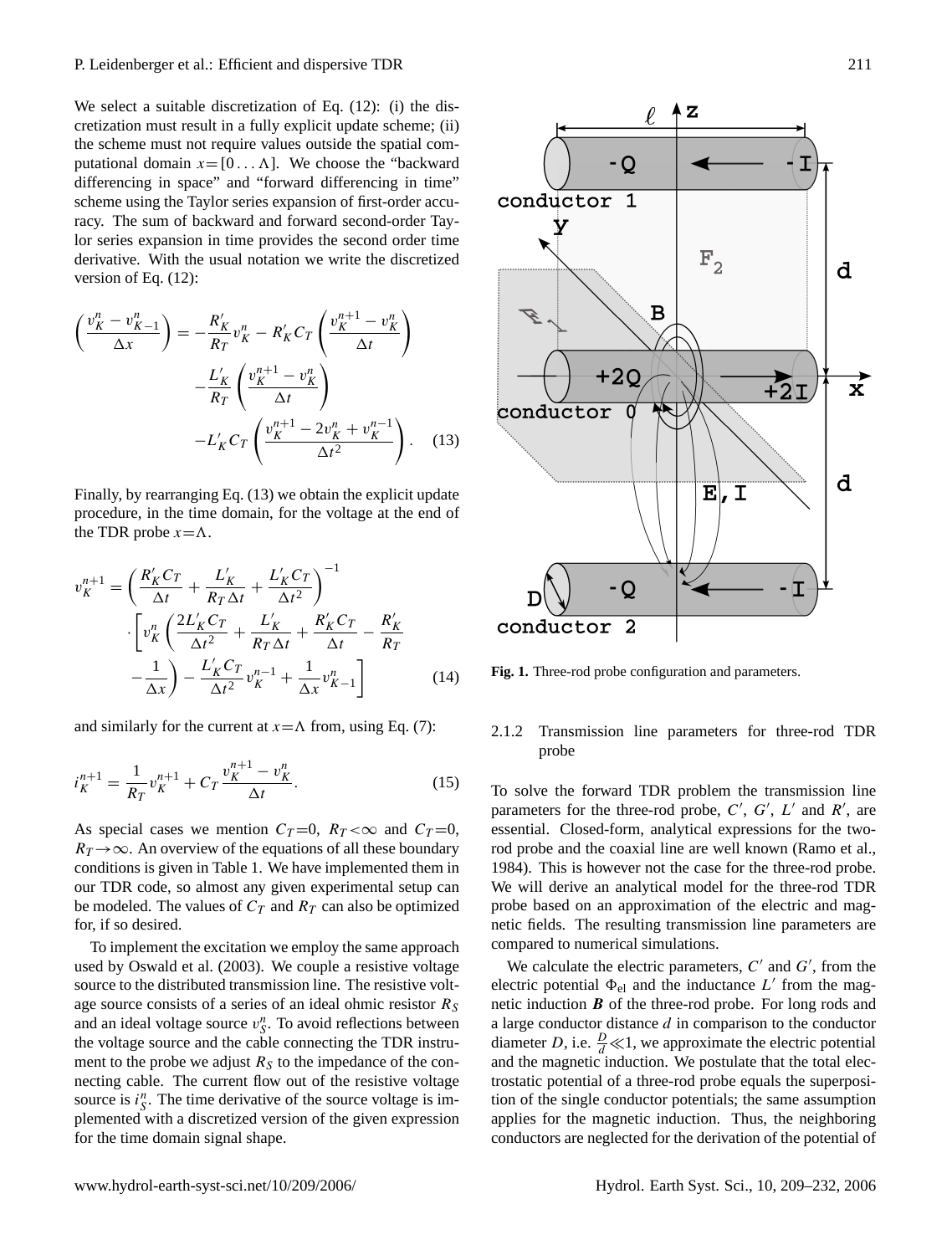#### termination condition voltage current voltage current current voltage current current current current voltage current current current current current current current current current current current current current current parallel resistive capacitive termination  $\setminus$ <sup>-1</sup>  $R_K^{\prime}C_T$  $\frac{1}{\Delta t} \left( \frac{L_K'}{R_T} \right)$  $\frac{L'_K}{R_T \Delta t} + \frac{L'_K C_T}{\Delta t^2}$  $i_K^{n+1} = \frac{1}{R_T} v_K^{n+1}$  $v_K^{n+1} =$ + $C_T \frac{v_K^{n+1} - v_K^n}{\Delta t}$  $\Delta t^2$  $\int \frac{2L'_{K}C_{T}}{2}$  $\frac{L'_{K}C_{T}}{\Delta t^{2}} + \frac{L'_{K}}{R_{T}}$  $\sqrt{ }$  $v_K^n$ ·  $R_T \Delta t$  $+\frac{R'_{K}C_{T}}{A}$  $\frac{1}{\Delta t} \frac{C_T}{C_T} - \frac{R'_K}{R_T}$  $\frac{R'_K}{R_T} - \frac{1}{\Delta x}$  $-\frac{L'_K C_T}{2}$ 1  $\frac{1}{\Delta t^2} v_K^{n-1} + \frac{1}{\Delta t}$  $\frac{1}{\Delta x}v_{K-1}^n$ resistive termination  $1 - \frac{R'_K \Delta t}{I}$  $\sqrt{2}$  $\frac{\Delta t R_T}{L_K' \Delta x}$  $-\frac{\Delta t R_T}{\Delta t}$  $i_k^{n+1} = \frac{1}{R_T} v_K^{n+1}$  $v_K^{n+1} = v_K^n$  $L'_K$  $+v_{K-1}^n \frac{\Delta t R_I}{L_I \Delta t}$  $L'_{K} \Delta x$ open termination  $v_K^{n+1} = v_{K-1}^{n+1}$  $i_K^{n+1} = 0$  $\frac{i_{K}^{n}}{n}$ v<mark>n</mark> resistive voltage source termination  $1-\frac{\Delta t R_1'}{R_2'}$  $\sqrt{2}$  $\frac{\Delta t R_S}{L_1 \Delta x}$  $\Delta t$ R<sub>S</sub>  $i_1^{n+1} = \frac{v_S^{n+1}(t) - v_1^{n+1}}{R_S}$  $v_k^{n+1} = v_k^n$  $L'_1$  $\Delta t R_1'$  $+\frac{\Delta t R_S}{\Delta t}$  $\frac{\Delta t \kappa_S}{L_1' \Delta x} v_{k+1}^n +$  $v_S^n$  $L'_1$  $+\Delta t \frac{\partial v_S^n}{\partial x}$ ∂t

**Table 1.** Summary of boundary conditions.

a specific conductor. The details of the derivation are given in Appendix A. The electrostatic potential, magnetic field, and the geometrical basis of the three-rod probe for calculating these parameters are shown in Fig. 1. The transmission line parameters per unit length for the three rod probe with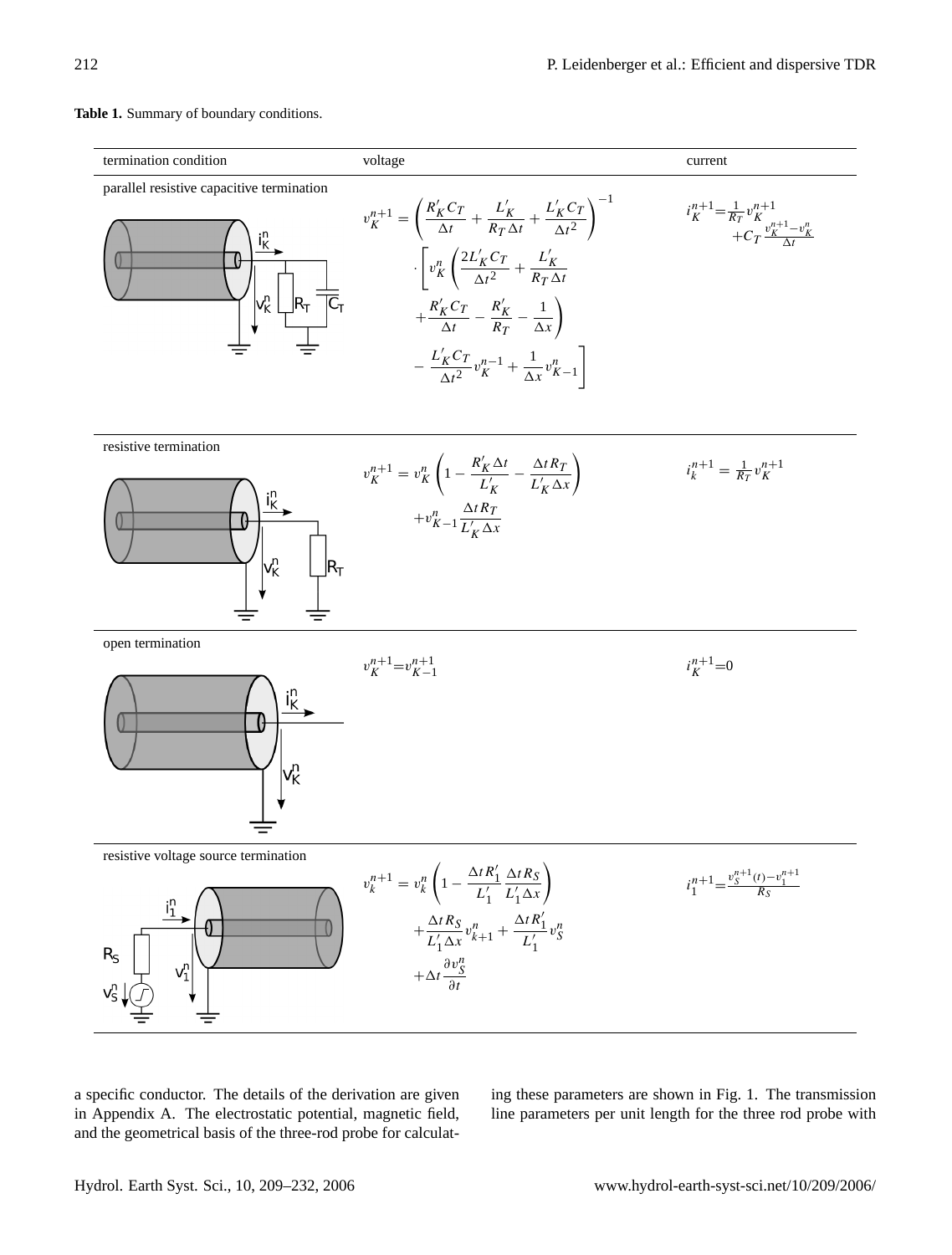**Table 2.** Fit functions and parameters for numerical extracted transmission line parameters for a three rod probe. The fit functions following the structure of Eqs. (16)–(18). Validated for  $\kappa$ =1.5. . .40.

|              | fit function                                                           | a                     |       |                       |                                                                                                                                              | e | g                             |
|--------------|------------------------------------------------------------------------|-----------------------|-------|-----------------------|----------------------------------------------------------------------------------------------------------------------------------------------|---|-------------------------------|
| $C(\kappa)=$ | $a\pi\epsilon$<br>$b+\ln(c\kappa+d)+e\ln(f\kappa+g)$                   |                       |       |                       | $-1.421 \cdot 10^{+2}$ 7.516 $\cdot 10^{+1}$                                                                                                 |   |                               |
| $G(\kappa)=$ | $a\pi\sigma$<br>$\overline{b + \ln(c\kappa + d) + e \ln(f\kappa + g)}$ | $9.758 \cdot 10^{+1}$ | 1.090 | $9.486 \cdot 10^{+1}$ |                                                                                                                                              |   | $1.278$ $3.772 \cdot 10^{-1}$ |
| $L(\kappa)=$ | $\frac{a\mu}{\pi}$ (b+ln(ck+d)<br>$+e \ln(f\kappa+g))$                 |                       |       |                       | $7.692 \cdot 10^{-3}$ $7.857 \cdot 10^{-1}$ $7.654 \cdot 10^{+1}$ $-1.147 \cdot 10^{+2}$ $9.846 \cdot 10^{+1}$ $1.395$ $2.592 \cdot 10^{-1}$ |   |                               |

(16)



**Fig. 2.** Comparison of numerical and analytical extracted conductance per unit length  $G'$  for a three-rod probe as a function of probe geometry  $\kappa = \frac{d}{D}$ ;  $\sigma = 0.5$ . Top: transmission line parameter from: (i) numerical simulations and a fit through them, Table 2; (ii) analytical approximation, Eq. (17). Bottom: relative deviation of the: (i) numerical results to the fit; (ii) approximative model for  $G'$  to the fit.

$$
\kappa = \frac{d}{D}
$$
 are then obtained as  

$$
C' = \frac{4\pi \epsilon}{\ln\left(\frac{4\kappa^2 - 1}{4\kappa - 1}\right) + 2\ln(2\kappa - 1)}
$$

$$
G' = \frac{4\pi\sigma}{\ln\left(\frac{4\kappa^2 - 1}{4\kappa - 1}\right) + 2\ln(2\kappa - 1)}\tag{17}
$$

$$
L' = \frac{3\mu_0}{4\pi} \left[ \ln (2\kappa - 1) + \frac{1}{3} \ln \left( \frac{2\kappa + 1}{4\kappa - 1} \right) \right].
$$
 (18)

For assessing the quality of the approximate solutions we use the commercially available 3-dimensional electrodynamics



**Fig. 3.** Comparison of numerical and analytical extracted inductance per unit length  $L'$  for a three-rod probe as a function of probe geometry  $\kappa = \frac{d}{D}$ . Top: transmission line parameter from: (i) numerical simulations and a fit through them, Table 2; (ii) analytical approximation, Eq. (18);  $\mu_r = 1$ . Bottom: relative deviation of the: (i) numerical results to the fit; (ii) approximative model for  $L'$  to the fit.

solver  $HFSS<sup>TM</sup>$  from Ansoft Inc. First, we determined the transmission line parameters for a two rod probe. The differences between the numerical values and the exact solution are less than 1%. We then numerically evaluate the transmission line parameters of a three-rod probe using HFSS and fit them to an appropriately parameterized function. The results of the analytical model and the numerical simulations are shown in Figs. 2–3. Table 2 presents the used fit functions and their corresponding parameters.

Generally, the accuracy of results obtained from finite element analysis strongly depends on mesh size (Volakis et al., 1984): the smaller the tetrahedral mesh elements are, the better is the precision of results. At the same time, memory and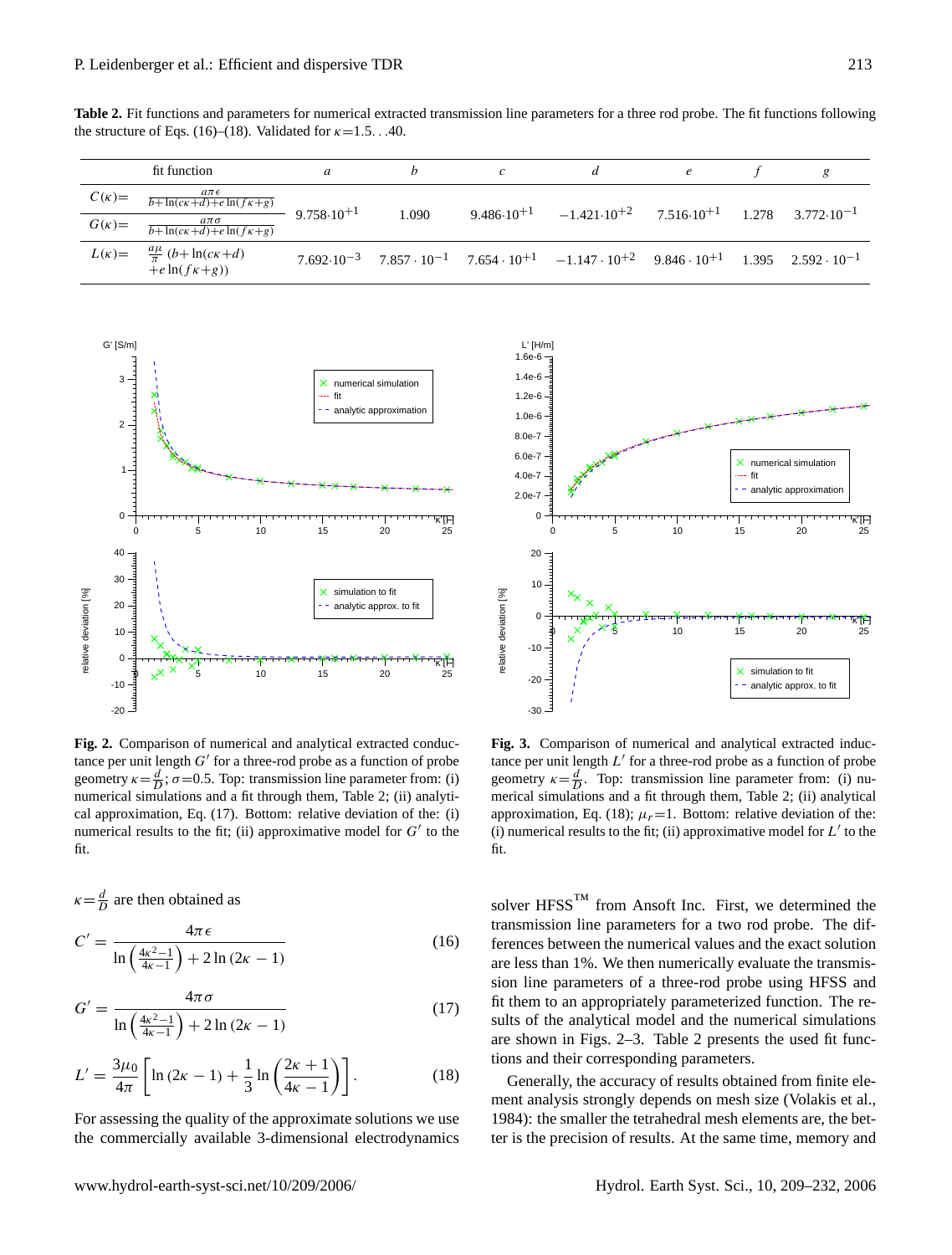computation time increase considerably. For  $\kappa > 5$  we get an excellent agreement between the analytic approximation and the heuristic fit basing on the numerical simulation. For  $\kappa \leq 5$ the analytic approximation becomes inaccurate and the numeric simulation starts to oscillate. This is a problem of the discretization and can be alleviated by using a machine with more memory.

Calculating the propagation velocity with the fit functions for L' and C', via  $c = \frac{1}{\sqrt{L'C'}}$ , the maximum relative deviation of the speed of light  $c_0$  is 0.14% over  $\kappa = 1.5...25$ . For the two three rod TDR probes we use  $\kappa$  is 4.69 and 6.25 so we get an error in speed of light  $c_0$  of 0.12% and 0.13%. The quality of the analytical model improves with increasing  $\kappa$ , corresponding more and more to the situation of infinitely thin line charges and current filaments, respectively.

#### 2.2 Time domain dispersive dielectric modeling

Experience gained from TDR traces measured in the field has shown that it is mandatory to consider dispersive dielectric soil properties. We start with a Debye model using one single relaxation frequency (Debye, 1929; Nyfors and Vainikainen, 1989; Taflove, 1998). The Debye model describes the orientation polarization of polar molecules. Let us think of an electric field, switched on instantaneously. The polar molecules turn and the polarization evolves exponentially, with a time constant  $\tau$ , to its final state. The relative dielectric permittivity  $\epsilon_r$  as a function of frequency is then:

$$
\epsilon_r(\omega) = \epsilon'_{\infty} + \frac{\epsilon'_{s} - \epsilon'_{\infty}}{1 + j\omega\tau}.
$$
\n(19)

Here  $\epsilon_{\infty}'$  is the permittivity at infinite frequency, where the orientation polarization of the molecules has no time to develop. The static permittivity  $\epsilon'_{s}$  corresponds to a state where the orientation polarization has had sufficient time to develop fully. For solving the transmission line equations in the time domain, we transform Eq. (19) into the time domain.

$$
\epsilon_r(t) = \epsilon'_{\infty} \delta(t) + \frac{\Delta \epsilon'}{\tau} e^{-\frac{t}{\tau}} U(t)
$$
\n(20)

with  $\Delta \epsilon'_r = \epsilon'_s - \epsilon'_\infty$ . We end up with a time-dependent capacitance per unit length  $C'(t)$ , which is split into a timedependent and a time-independent part:

$$
C'(t) = C'_0 \epsilon_r(t) \tag{21}
$$

Equation (21) with Eqs. (2) and (1) are discretized, using central finite differences both in space and in time. We obtain the update procedure for the voltage and current:

$$
v_k^{n+1} = -\frac{2\Delta t G'_k}{C'_{0k}\epsilon'_{\infty k}} v_k^n - \frac{2\Delta t \Delta \epsilon'_k}{\epsilon'_{\infty k} \tau_k} v_k^n + v_k^{n-1}
$$

$$
-\frac{\Delta t}{C'_{0k}\epsilon'_{\infty k} \Delta x} (i_{k+1}^n - i_{k-1}^n) + \frac{2\Delta \epsilon'_k \Delta t}{\tau_k^2 \epsilon'_{\infty k}} \psi_k^n \qquad (22)
$$

$$
i_k^{n+1} = -\frac{2R'_k \Delta t}{L'_k} i_k^n + i_k^{n-1} - \frac{\Delta t}{\Delta x L'_k} \left( v_{k+1}^n - v_{k-1}^n \right) \tag{23}
$$

with the abbreviation

$$
\psi_k^n = e^{-\frac{\Delta t}{\tau_k}} \psi_k^{n-1} + \frac{\Delta t}{2} \left( v_k^n + e^{-\frac{\Delta t}{\tau_k}} v_k^{n-1} \right). \tag{24}
$$

The detailed calculation for this discretization can be found in Appendix B.

#### 2.3 Hierarchical optimization

Our profile reconstruction approach is based on Oswald et al. (2003). The non-linear inverse problem is solved iteratively with a transmission line solver to calculate TDR traces, based on a given profile of electric parameters. The forward solver is embedded into a global optimizer based on a genetic algorithm (Levine, 1996; Rahmat-Samii and Michielssen, 1999) which delivers electric parameter profiles, adapted according to their fitness. Fitness is a quantity which is roughly inversely proportional to the trace mismatch:

$$
m = \sum_{n=N_{\text{start}}}^{N_{\text{stop}}} |v_{\text{meas}}\left(n\Delta t\right) - v_{\text{calc}}\left(n\Delta t\right)|\,,\tag{25}
$$

We use the sum of absolute values of the difference between calculated and measured TDR traces in contrast to the sum of squared differences (Oswald et al., 2003) because it is a robust estimator, typically used for non-Gaussian errors. In contrast the sum of squared differences, the  $L^2$ -norm, is only applicable to Gaussian noise. The genetic algorithm operates on bit-strings which are mapped to real numbers to produce the electric parameter profiles. Hence the electric parameters are inherently discretized. Using a sufficient number of bits per parameter we provide a fine-grained set of values. The efficiency of profile reconstruction depends on the genetic algorithm's parameters: mutation rate, crossover probability and population size. The corresponding values are listed in Tables 4 and 6.

While Oswald et al. (2003) achieve to solve the problem, there are still issues, namely (i) it is computationally intensive due to a large number of forward problem runs and (ii) the resulting electric parameter profiles may exhibit oscillatory behavior even if their average corresponds to the converged state.

To reduce the computational burden and to achieve smoother parameter profiles we have implemented a hierarchical optimization scheme (Fig. 4). The scheme starts out with a coarse spatial resolution which is increased as convergence rate decreases. For assessing the degree of convergence we calculate the envelope of the fitness and approximate its slope with a line (Fig. 5). An envelope point (squares at green line) is retrieved as the maximum fitness value of N consecutive individuals, in our case  $N=30$ . A complete envelope consists of  $M$  such points. As soon as the next  $N$ individuals have been calculated, the oldest envelope point is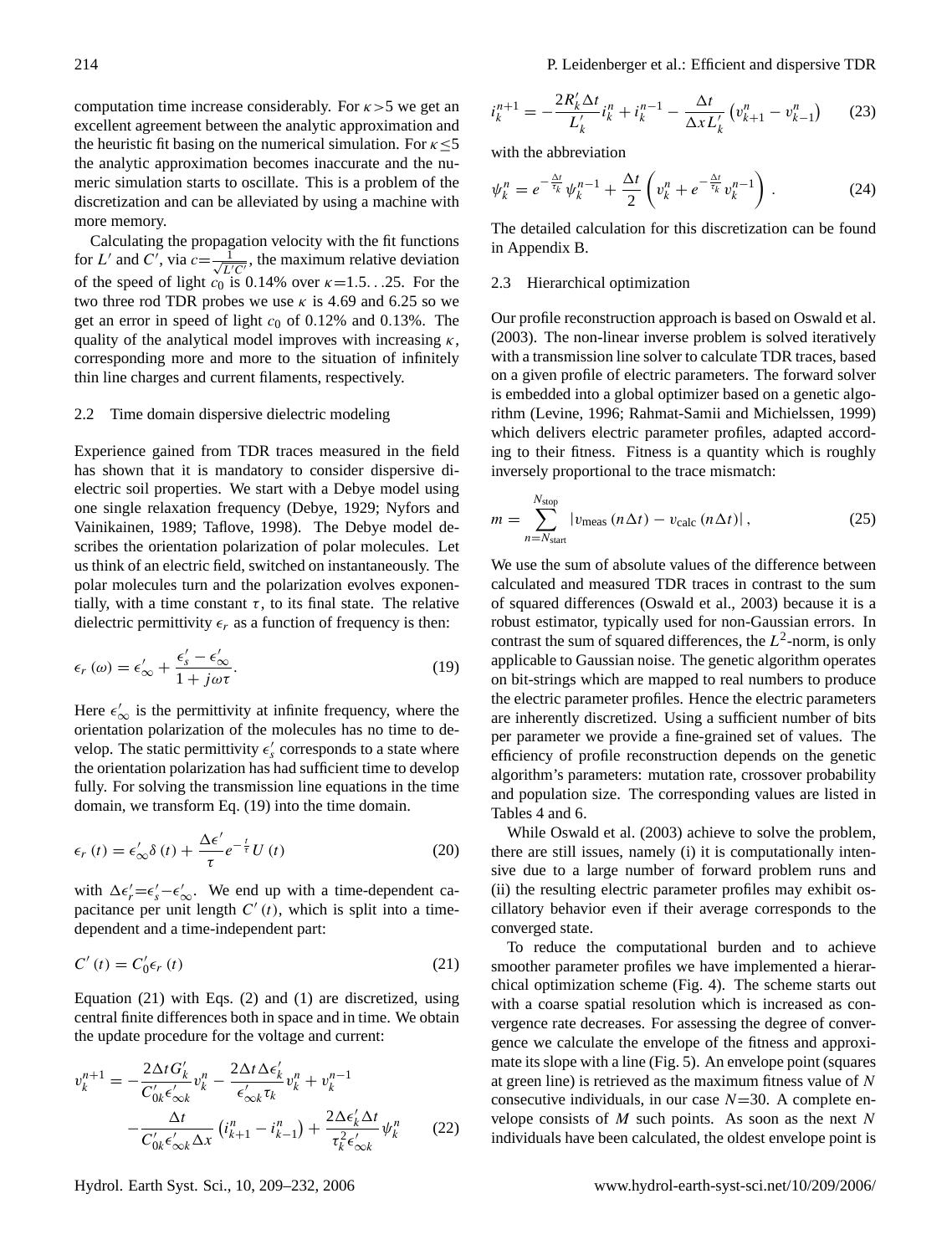

**Fig. 4.** Flowchart for the hierarchical optimization.

**Table 3.** Parameters used for calculation of synthetic TDR traces for validation and demonstration of termination conditions and the dispersive media, for all: probe length=0.1 m, TDR rise time  $t_{rise} = 300$  ps,  $\kappa = 10$ , conductor diameter  $D=4$  mm.

| Figure number         | $\epsilon_\infty'$ | $\Delta \epsilon'$ | $f_{rel}$ (MHz) | $\frac{\text{S}}{\text{m}}$ | $R_T(\Omega)$ | $C_T$ (F)            | $t_{\rm sec}$ | $\Delta x$ (m)      |
|-----------------------|--------------------|--------------------|-----------------|-----------------------------|---------------|----------------------|---------------|---------------------|
| 6                     | 10                 |                    |                 | $1.10^{-30}$                |               |                      | 0.25          | $1.2 \cdot 10^{-3}$ |
|                       | 1                  |                    |                 | $1.10^{-30}$                | 1438.8        | $5.0 \cdot 10^{-12}$ | 0.10          | $5.0 \cdot 10^{-4}$ |
| 9                     | 10                 | 10                 | 100             | $1 \cdot 10^{-30}$          |               |                      | 0.25          | $1.2 \cdot 10^{-3}$ |
| 8 (green line)        | 10                 |                    |                 | $1.10^{-30}$                | 113           |                      | 0.20          | $1.0 \cdot 10^{-3}$ |
| 8 (red dotted line)   | 10                 |                    |                 | $1 \cdot 10^{-30}$          | 1436.8        | $5.10^{-12}$         | 0.20          | $1.0 \cdot 10^{-3}$ |
| 8 (blue dashed line)  | 10                 |                    |                 | $4.10^{-2}$                 |               |                      | 0.20          | $1.0 \cdot 10^{-3}$ |
| 10 (green line)       | 10                 | 10                 | 10              | $1.10^{-30}$                |               |                      | 0.20          | $1.0 \cdot 10^{-3}$ |
| 10 (red dotted line)  | 10                 | 5                  | 100             | $1.10^{-30}$                |               |                      | 0.20          | $1.0 \cdot 10^{-3}$ |
| 10 (blue dashed line) | 10                 | 10                 | 100             | $1.10^{-30}$                |               |                      | 0.20          | $1.0 \cdot 10^{-3}$ |

discarded and the whole envelope section is moved one point ahead with respect to the sequence of evaluated individuals. If the majority of envelope points is below the line (red line), with the slope defined in the job file, the spatial resolution is increased by cutting the intervals of dielectric properties into halves. The new intervals are initialized with the same dielectric properties, as the old intervals had at the same location. The optimization stops if a previously specified spatial resolution is reached and the fitness does not increase.

#### **3 Results**

#### 3.1 Validation of parallel RC boundary condition

We show the results of TDR traces calculated for different probe termination conditions with a non-dispersive dielectric permittivity between the probe conductors, for all parameters cf. Table 3. Figure 6 shows a comparison for the open termination, calculated with  $HFSS^{TM}$  and our own code. All traces generated with  $HFSS^{TM}$  were calculated under the assumptions (i) that the TDR signal source is connected directly to the probe and (ii) that the source has the same impedance as the probe. Therefore, there is no initial reflection.

The traces calculated with  $HFSS^{TM}$  and our code are not totally identic. The small differences can not be neglected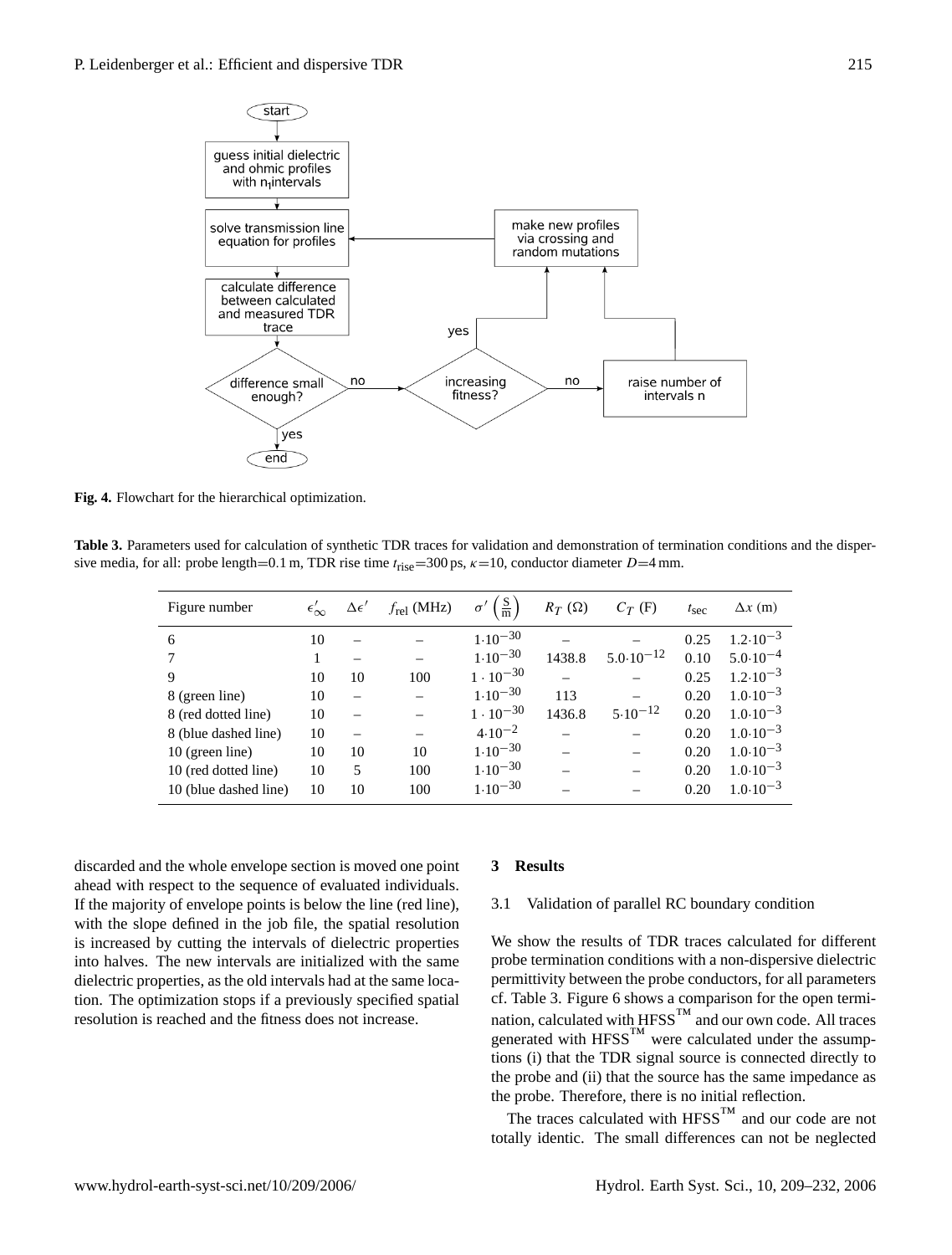

**Fig. 5.** Determination of the criteria when to increment spatial resolution.



**Fig. 6.** Calculated TDR trace with HFSS (blue dashed line) and our code (green line) for two-rod probe with length  $l=0.1$  m,  $D=4$  mm,  $\kappa$ =10,  $\epsilon'_{\infty}$ =10,  $\sigma$ =10<sup>-30</sup> S/m, not dispersive, infinite termination.

and are not a pure result of numeric simulation. We calculate the TDR probe fully 3-dimensional with  $HFSS^{TM}$  so it includes the finite length of the transmission line. Our code uses the ideal transmission line equations, only valid for infinite long transmission lines. The influence of this effect is important in the content of spatial reconstruction of dielectric profiles. We expect a higher systematic error for the reconstructed dielectric parameters at the end of the probe, than for the rest.

Figure 7 shows the result of a probe with parallel resistive capacitive termination. At the reflection we can see the effect of the resistive capacitive termination: (i) in the beginning it behaves like a short circuit; (ii) if the capacitor is completely charged, it behaves like a pure resistive termination; (iii) and the edges of the reflections are smoothed. In Fig. 8 different termination conditions are calculated with our code. The TDR source here has an impedance of  $50\Omega$ , therefore the first reflection results from the source-probe-transition, the second from the end of the probe. After these, there are multiple reflections. The TDR probe terminated with the probe's impedance produces the green trace. There are no reflections resulting from the end of the probe, as expected. The red



**Fig. 7.** Calculated TDR trace with HFSS (blue dashed line) and our code (green line) for two-rod probe with length  $l=0.1$  m,  $D=4$  mm,  $\kappa$ =10,  $\epsilon'_{\infty}$ =1,  $\sigma$ =10<sup>-30</sup> S/m, not dispersive, parallel resistive capacitive termination,  $R_T = 1436.8 \Omega$ ,  $C_T = 5.0 \cdot 10^{-12}$  F.



**Fig. 8.** Calculated TDR trace with our code for two-rod probe with length l=0.1 m,  $D=4$  mm,  $\kappa=10$ ,  $\epsilon'_{\infty}=10$ , not dispersive: (i) (green line)  $\sigma = 10^{-30}$  S/m, resistive termination,  $R_T = 113 \Omega$ ; (ii) (blue dashed line)  $\sigma$ =10<sup>-30</sup> S/m, parallel resistive capacitive termination,  $R_T = 1436.8 \Omega$ ,  $C_T = 5.10^{-12}$  F; (iii) (red dashed line)  $\sigma$ =4·10<sup>-2</sup> S/m, infinite termination. The discontinuity of impedance form TDR source to the probe causes the reflection at 0.3 ns.

dotted TDR trace demonstrates the effect of ohmic conductivity between the probe conductors with an open terminated probe.

## 3.2 Validation of dispersive dielectric TDR model

Figures 9 and 10 show the results for TDR traces calculated with dispersive media and open probe termination. At Fig. 9 we compare our code with  $HFSS^{TM}$ . There is also a difference between the result of  $HFSS<sup>TM</sup>$  and our code. With  $HFSS<sup>TM</sup>$  we calculate the TDR probe fully 3-dimensional so that the effects of the finite length of the probe are included. Our code, as described above, does not include this effect. Figure 10 shows traces calculated with our code, assuming the TDR source has an impedance of 50  $\Omega$ . There is an initial relection at 0.3 ns. Effects of different dispersive media can be seen: (i) The amplitude of the reflected signal decreases slowly after the initial reflection. We note that the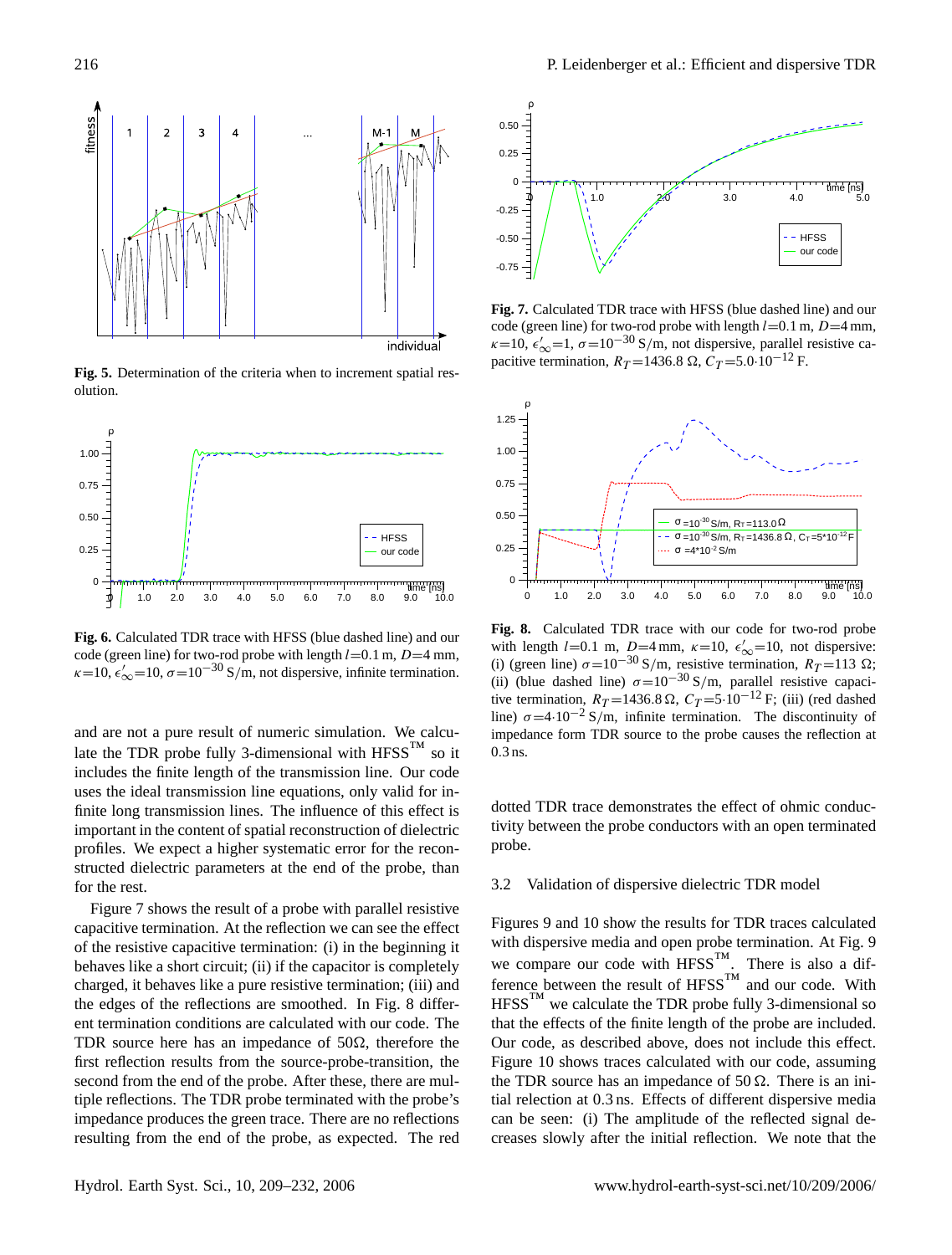| optimization parameter                  | value to Figs. $12-14$ | value to Fig. 15     |  |  |
|-----------------------------------------|------------------------|----------------------|--|--|
| population size                         | 50                     | 50                   |  |  |
| crossover probability                   | 0.6                    | 0.05                 |  |  |
| mutation probability                    | 0.01                   | 0.01                 |  |  |
| bits for $\epsilon'_r/\epsilon'_\infty$ | 20                     | 20                   |  |  |
| bits for $\Delta \epsilon'$             |                        | 20                   |  |  |
| bits for $f_{rel}$                      |                        | 20                   |  |  |
| bits for conductivity                   | 20                     | 20                   |  |  |
| bits for terminal resistor              |                        | 10                   |  |  |
| bits for terminal capacitor             |                        |                      |  |  |
| transmission line termination           | resistive              | resistive, optimized |  |  |
| termination resistor                    | $214 \Omega$           | $786.9 \Omega$       |  |  |
| TDR rise time $t_{\rm rise}$            | 28 <sub>ps</sub>       | 30 <sub>ps</sub>     |  |  |
| spatial discretization                  | $0.0005 \,\mathrm{m}$  | $0.001 \,\mathrm{m}$ |  |  |

**Table 4.** Parameters used for hierarchical TDR trace reconstruction of laboratory traces.

spatial discretization

time step security 0.9 0.25 TDR probe type two rod three rod probe length  $1.0 \text{ m}$   $0.2 \text{ m}$ conductor diameter D 10.0 mm 4.0 mm conductor center distance  $d = 30.8$  mm 25.0 mm  $\kappa$  3.08 6.25

> 1.25 ρ



**Fig. 9.** Calculated TDR trace with HFSS (blue dashed line) and our code (green line) for two-rod probe with length  $l=0.1$  m,  $D=4$  mm,  $\kappa$ =10,  $\epsilon'_{\infty}$ =10,  $\sigma$ =10<sup>-30</sup> S/m, infinite termination, dispersive media with  $\Delta \epsilon' = 10$ ,  $f_{\text{rel}} = 100 \text{ MHz}$ .

ohmic conductivity between the probe rods can be neglected; (ii) the reflections tend to smooth with the increasing effect of dispersion.

#### 3.3 Hierarchical reconstruction of water content profiles

#### 3.3.1 Traces measured in non-dispersive media

In Figs. 12–14 we show hierarchical reconstructions of the dielectric parameters for the same traces used by Oswald et al. (2003). The probe was in a sand tank with water content  $\theta_1 = \theta_3 = 0$  and  $\theta_2$  was varied. The experimental setup is sketched in Fig. 11. Relevant optimization parameters are given in Table 4. The vertical dashed lines in fitness and error

 $\phi$  1.0 2.0 3.0 4.0 5.0 6.0 7.0 8.0 9.0 10.0  $\mathsf{C}$ 0.25 0.50 0.75 1.00 time [ns]  $Δε' = 10$ , f<sub>rel</sub> = 10MHz  $Δε' = 5$ , f<sub>rel</sub> = 100MHz  $Δε' = 10$ ,  $f_{rel} = 100MHz$ 

**Fig. 10.** Calculated TDR trace with our code for two-rod probe with length l=0.1 m, D=4 mm,  $\kappa$ =10,  $\epsilon'_{\infty}$ =10,  $\sigma$ =10<sup>-30</sup> S/m, infinite termination and dispersion: (i) (green line)  $\Delta \epsilon' = 10$ ,  $f_{rel} = 10$  MHz; (ii) (red dotted line)  $\Delta \epsilon' = 5$ ,  $f_{\text{rel}} = 100 \text{ MHz}$ ; (iii) (blue dashed line)  $\Delta \epsilon' = 10$ ,  $f_{\text{rel}} = 100 \text{ MHz}$ . The discontinuity of impedance form TDR source to the probe causes the reflection at 0.3 ns.

history indicate an increase in spatial resolution. The number of spatial intervals are given in red in history and fitness.

For Fig. 12 with water content  $\theta_2=0$  we see no significant increase in fitness, when increasing the spatial resolution during the optimization. For traces with inhomogeneous water content, Fig. 13:  $\theta_2 = 0.05$ , Fig. 14:  $\theta_2 = 0.10$ , we see an increase in fitness, if the spatial resolution is commensurate with the region where the water content varies. The hierarchical reconstruction requires about an order of magnitude less iterations for the same traces as the reconstruction with full spatial resolution right from the optimization's start. Additionally, the hierarchical approach leads to considerably smoother profiles when compared to Oswald et al. (2003).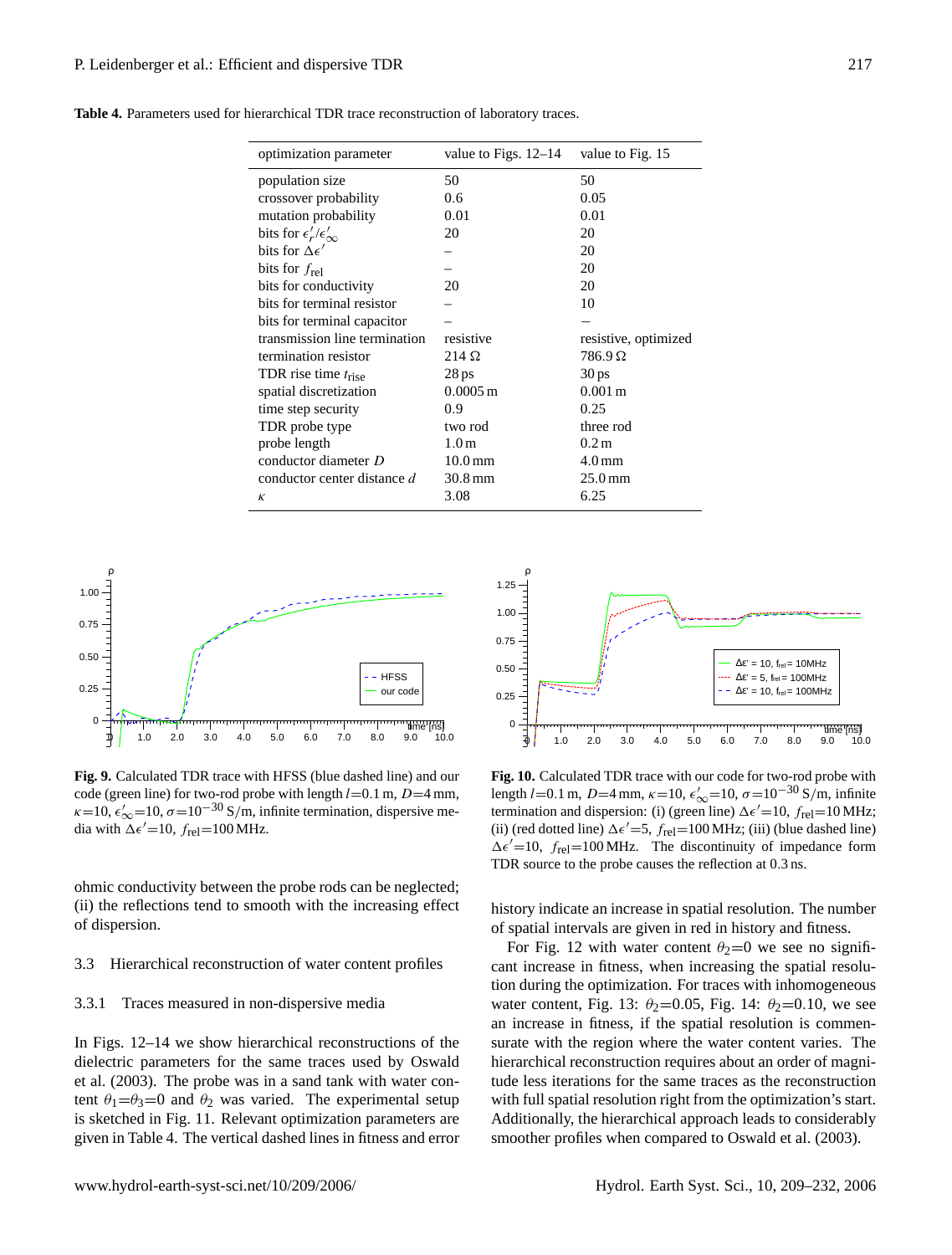

**Fig. 11.** Experimental setup by Oswald et al. (2003): segmented sand tank with different water contents.

**Table 5.** Comparison of volumetric measured water content, permittivity of composite with Roth et al. (1990)'s model ( $\alpha$ =0.5,  $\epsilon_{\text{solid}}$ =5,  $\eta$ =0.322) and the reconstructed relative dielectric permittivity corresponding to Fig. 15.

| $depth$ (cm)<br>volumetric | $\theta$ | $\epsilon_{c}$ | $depth$ (cm)<br>reconstructed | $\epsilon_r + \Delta \epsilon$ |
|----------------------------|----------|----------------|-------------------------------|--------------------------------|
| 0.14                       | 0.001    | 3.41           | 0.02.5<br>2.55.0              | 4.32<br>3.99                   |
| $5 \ldots 9$               | 0.001    | 3.41           | 5.07.5<br>7.510.0             | 3.95<br>4.33                   |
| 1014                       | 0.022    | 4.06           | $10.0 = 12.5$<br>12.515.0     | 8.72<br>11.31                  |
| 1519                       | 0.224    | 13.18          | 15.017.5<br>17.520.0          | 12.44<br>12.16                 |
| 2024                       | 0.322    | 19.48          |                               |                                |

## 3.3.2 Traces measured in dispersive media

In Fig. 15 we show the hierarchical reconstruction of dispersive dielectric parameters for a TDR trace, measured verti-

**Table 6.** Parameters used for hierarchical TDR trace reconstruction of field data.

| TDR/optimization parameter    | value                 |
|-------------------------------|-----------------------|
| population size               | 50                    |
| crossover probability         | 0.6                   |
| mutation probability          | 0.01                  |
| bits for $\epsilon'_{\infty}$ | 20                    |
| bits for $\Delta \epsilon'$   | 20                    |
| bits for $f_{rel}$            | 20                    |
| bits for conductivity         | 20                    |
| hits for terminal resistor    | 10                    |
| bits for terminal capacitor   | 10                    |
| transmission line termination | parallel resistive    |
|                               | capacitive, optimized |
| TDR rise time $t_{\rm rise}$  | 460 ps                |
| measured samples              | 251                   |
| time between samples          | 107 ps                |
| spatial discretization        | $0.001 \text{ m}$     |
| time step security            | 0.2                   |
| TDR probe type                | three rod             |
| probe length                  | 0.3 <sub>m</sub>      |
| conductor diameter $D$        | 4.8 mm                |
| conductor center distance d   | $22.5 \,\mathrm{mm}$  |
| $\kappa$                      | $4.69$ mm             |

cally in a sand tank. The probe ends in fully water saturated sand, while the sand at the probe head is dry. So we expect a strong gradient in the water content along the probe. We measure the water content volumetrically in different depths (probe head corresponds to  $z=0.0$  m). If we compare the reconstructed dielectric parameters with volumetrically measured parameters at Table 5, we see that they are in the same order; resistivity and permittivity increase in the longitudinal direction (for this comparison we use the relative dielectric permittivity  $\epsilon'_{s} = \epsilon'_{\infty} + \Delta \epsilon'$ ). Only the volumetric measurement at depth  $10...14$  cm and the reconstructed value at 10.0 . . . 12.5cm do not correspond. We denote that the different depths are not quite compatible: there is an uncertainty in the depth of the volumetric measurement and the TDR probe, is not calibrated.

In the discretized voltage update procedure, Eq. (22) the parameters describing the dispersion appear only as products. If one of the reconstructed dispersion parameters  $f_{rel}$ or  $\Delta \epsilon'$  approaches zero, the other dispersion parameter has no effect and the result for it is not relevant. For example in Fig. 15 we get for  $x=0$ . . 2.5 cm a relaxation frequency of round about 200 MHz. That does not mean, that the sand there has this relaxation frequency, because the  $\Delta \epsilon'$  is nearly zero. In addition, the relaxation frequency  $f_{rel}$  of water saturated sand is in the range of some GHz (Robinson et al., 2003). So the Debye model for dispersion has no strong gradient in dielectric permittivity in the most relevant frequency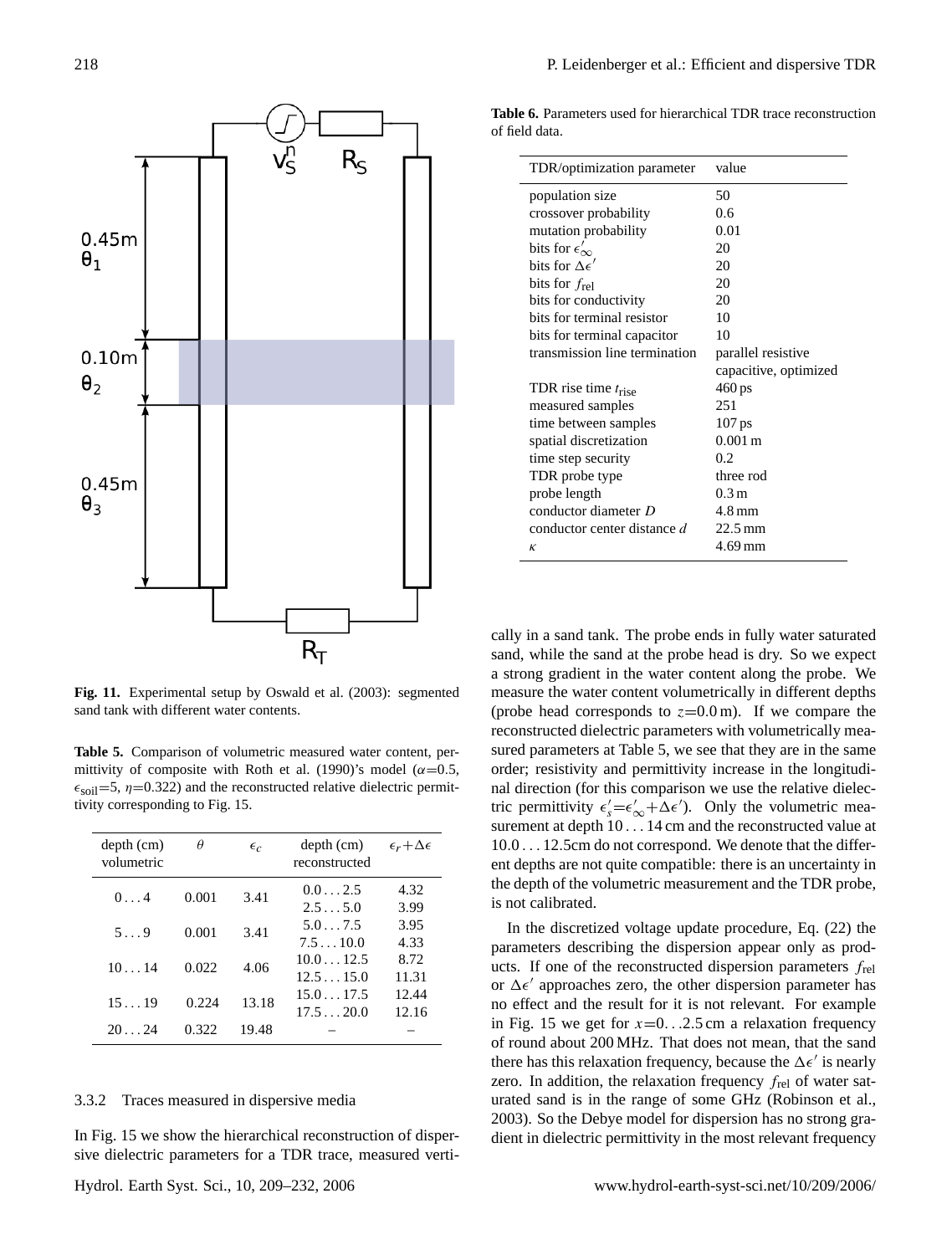

**Fig. 12.** Reconstruction of synthetic profile,  $\theta_2=0$ . Individual 7547 with error: 2.9.10<sup>7</sup> and fitness: 3.4. Effective relative permittivity  $\epsilon_c$ corresponding to  $\theta_2$ : (i) travel time evaluation  $\epsilon_1 = 2.78$ ; (ii) Roth et al. (1990)'s model  $\epsilon_1 = 2.49$ .

range of our TDR. It is not easy to extrapolate the relaxation frequency very well and we get large errors for it with the frequency range of our TDR. Nevertheless the dispersion can not be neglected. Inclusion of dielectric dispersion is required to invert this TDR trace; reconstruction without dispersion will inevitably fail.

## 3.3.3 Traces measured under field conditions

In Figs. 16–19 we show hierarchical reconstructions of TDR traces measured under field condition at the Grenzhof (Heidelberg, Germany) test site (Wollschläger and Roth, 2005). The traces were recorded with a "Campbell TDR 100" using a Campbell probe "CS610". Essential TDR properties and the parameters used in the optimization to produce Figs. 16– 19 are shown in Table 6. The steps in all these measured traces result from finite time resolution in recording. The first reflection in all traces is a result of the TDR probe head. The head is simulated with a transmission line section. Gen-

erally, we can fit the transmission line parameters for this part with our simulation. Because the parameters are constant for every single probe, we fit them manually and fix the respective parameters in the job file, because it would unnecessarily slow down the optimization if it was fitted for every trace from scratch once again. We particularly note Fig. 16. More conventional techniques (e.g. Roth et al., 1990) experience severe problems, may even fail, to evaluate this trace, because there is no sharp reflection from the end of probe.

## **4 Discussion**

We have derived analytical expressions for the transmission line parameters of a three rod probe, based on an approximate model and validated it with numerical simulations; such expressions, to our knowledge, have not been presented in the area of the TDR literature yet. The analytical model has been benchmarked against results obtained from an established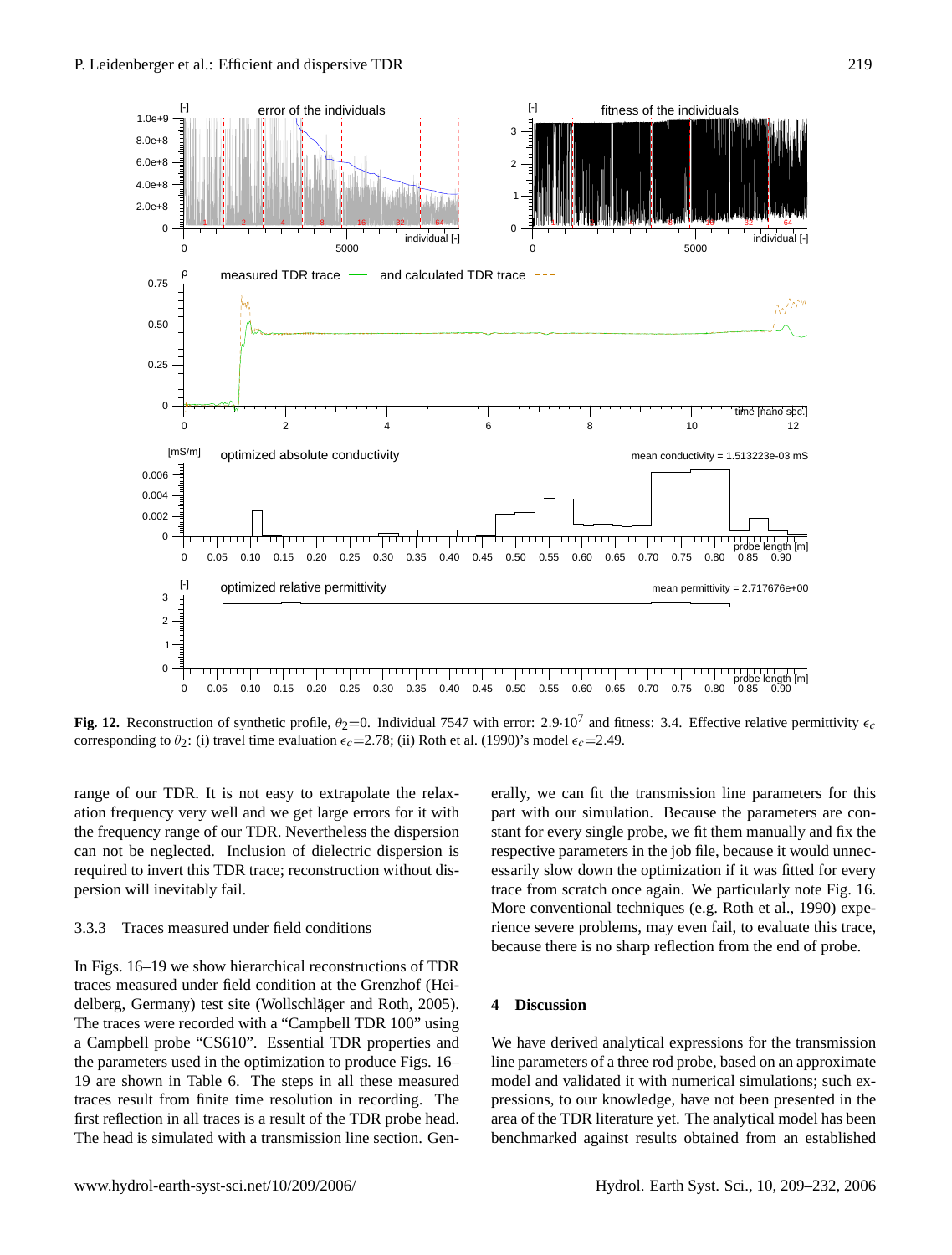

**Fig. 13.** Reconstruction of synthetic profile,  $\theta_2$ =0.05. Individual 8146 with error: 2.3·10<sup>7</sup> and fitness: 4.3. Effective relative permittivity  $\epsilon_c$ corresponding to  $\theta_2$ : (i) travel time evaluation  $\epsilon_c$  =3.57; (ii) Roth et al. (1990)'s model  $\epsilon_c$  =3.90.

commercial solver. We mention that the analytical model is most accurate for larger  $\kappa$  and becomes less accurate at very low  $\kappa$ . This is caused by the fact that in the situation of large, closely spaced probe rods the electric and magnetic fields, obtained from the assumption of infinitely thin and infinitely extended line charges and current filaments, respectively, increasingly differ from the true fields. Nevertheless, it is remarkable how accurate its predictions are at larger  $\kappa$ .

We have validated our dispersive TDR code by comparing synthetically calculated traces from our code and  $HFSS<sup>TM</sup>$ . for both dispersive and non-dispersive dielectric properties. We mention that dispersive dielectrics impose more stringent restrictions onto the time-step of the explicit integration scheme to keep it stable. This is related to the relative position of the dielectric relaxation frequency and the dominant frequency content of the TDR signal source.

We have used a hierarchical approach to reconstruct electric parameter profiles from TDR traces measured in the laboratory with minimal electrical losses. The hierarchical approach reduced the number of forward solutions required and leads to considerably smoother profiles. We consider hierarchical optimization to be a definite advance and speculate that this will hopefully support the deployment of TDR profile reconstruction to field applications. The reconstructed profiles shown in the paper are computed on a personal computer (2 GHz clock) within a few hours. The actual computation time depends strongly on the measurement configuration, e.g. probe length, TDR rise time, dispersive character, upper and lower limits for the reconstructed parameters. The rather massive computational effort results from the requirement to employ a globally optimizing algorithm since this type of problem is often vulnerable to local minima. We chose a genetic algorithm which is known to be very robust. Algorithmic improvements are easily accomplished, for instance by using hybrid approaches, but they were not deemed essential for this prove-of-concept study.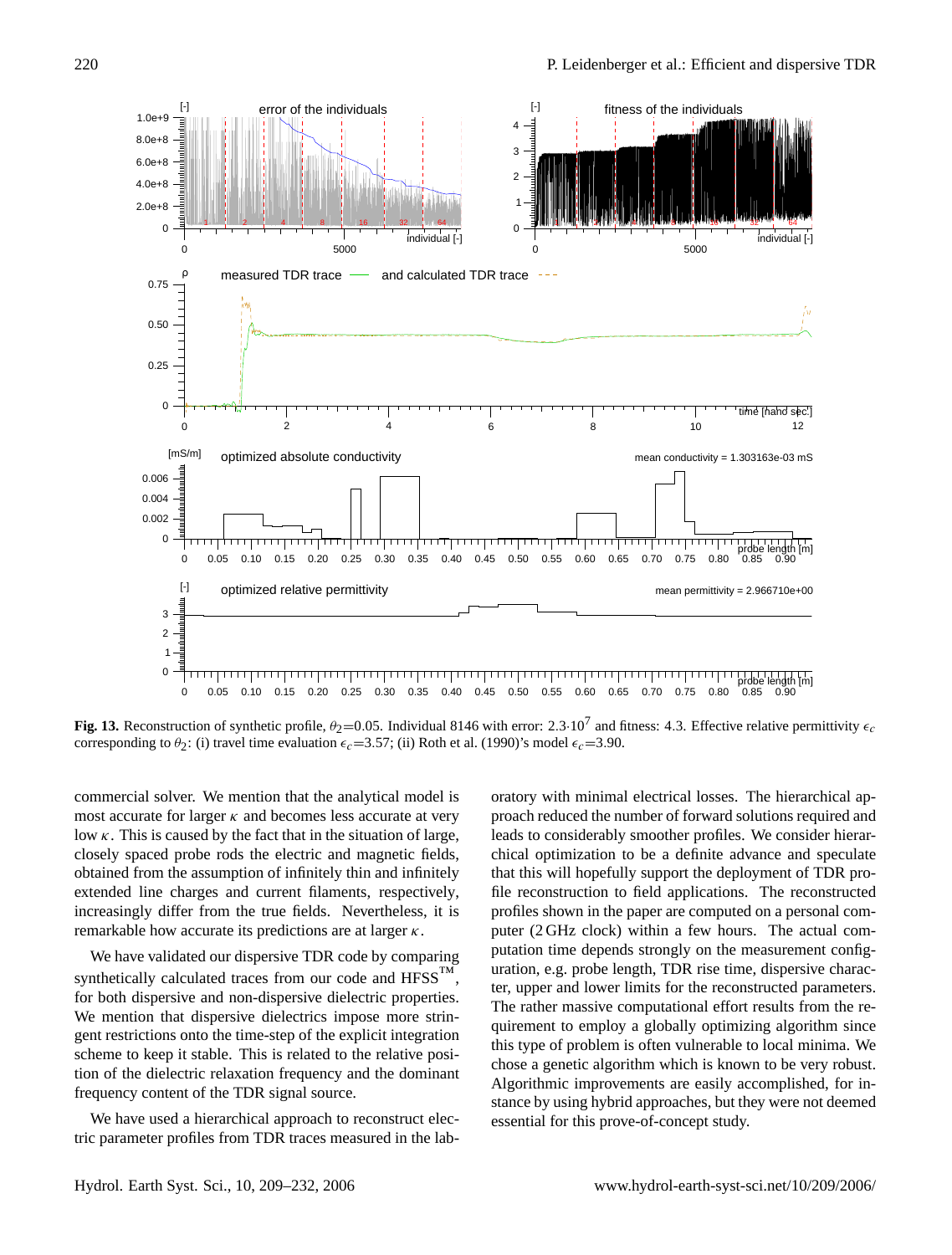

**Fig. 14.** Reconstruction of synthetic profile,  $\theta_2$ =0.10. Individual 7977 with error: 2.7 $\cdot$ 10<sup>7</sup> and fitness: 3.8. Effective relative permittivity  $\epsilon_c$ corresponding to  $\theta_2$ : (i) travel time evaluation  $\epsilon_c$ =5.09; (ii) Roth et al. (1990)'s model  $\epsilon_c$ =5.64.

Numerical experimentation for reconstructing TDR traces measured in the field has definitely shown that dispersive dielectric properties must be included in the numerical model. Only when using dispersive dielectrics can such TDR traces be recovered numerically; using frequency-independent permittivity alone can not account for the the shape of the traces.

If the frequency range of the TDR instrument is well below the relaxation frequency, dispersion becomes less important. On the other hand, if the TDR's frequency content and the relaxation frequency have a significant overlap, then dispersion will be quite pronounced. The "Campbell TDR 100" has  $f_{3 dB} \approx 740 \text{ MHz}$ . The relaxation frequencies extracted by the optimization are within this range and therefore dispersion is relevant (Robinson et al., 2003, 2005).

We note that in all cases we used a relatively small mutation probability, 0.01, and a significantly higher cross-over probability, 0.6. Increasing the mutation probability results in a more diverse population but does not seem to accelerate the convergence behavior. On the other hand, using a relatively high cross-over probability ensures efficient reconstruction. The error and fitness histories represent the search in a wide parameter range. For some individuals we obtain a high error and a low fitness, respectively. The low fitness of some individuals give the black filled area in fitness history. Note that the error and fitness history are line plots. The high errors are cut off in the plots so that the relevant sector is visible. Additionally, the error's running average is plotted in the diagrams with a blue line.

Furthermore, a more realistic numerical boundary condition using a parallel resistive-capacitive impedance is essential. Using all these model components we succeed in reconstructing field measured TDR traces over a wide spectrum of dielectric permittivity and conductivity. We note that dielectric loss caused by the dispersive Debye model is fundamentally different from ohmic loss. We finally mention that our profile reconstruction does not require any a priori information whatsoever in order to succeed.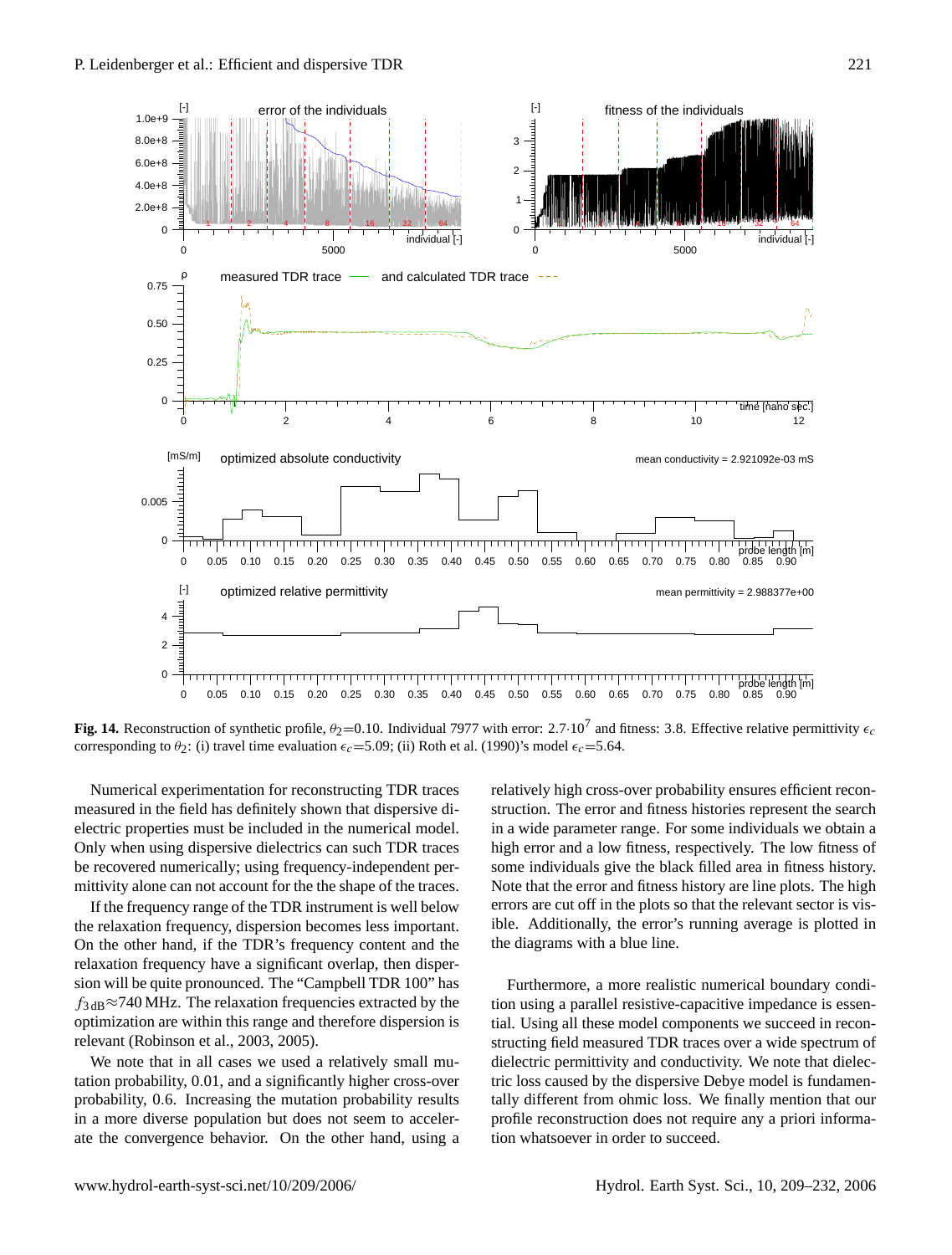

**Fig. 15.** Reconstruction of profile with strong gradient. TDR probe vertical in sand tank. Sand at probe's head dry, at probe's end fully water saturated. Individual 43 402 with error: 4.2 $\cdot 10^6$ , fitness: 28, and terminal impedance: 650  $\Omega$ . For the discussion of the dispersive dielectric parameters see Sect. 3.3.2.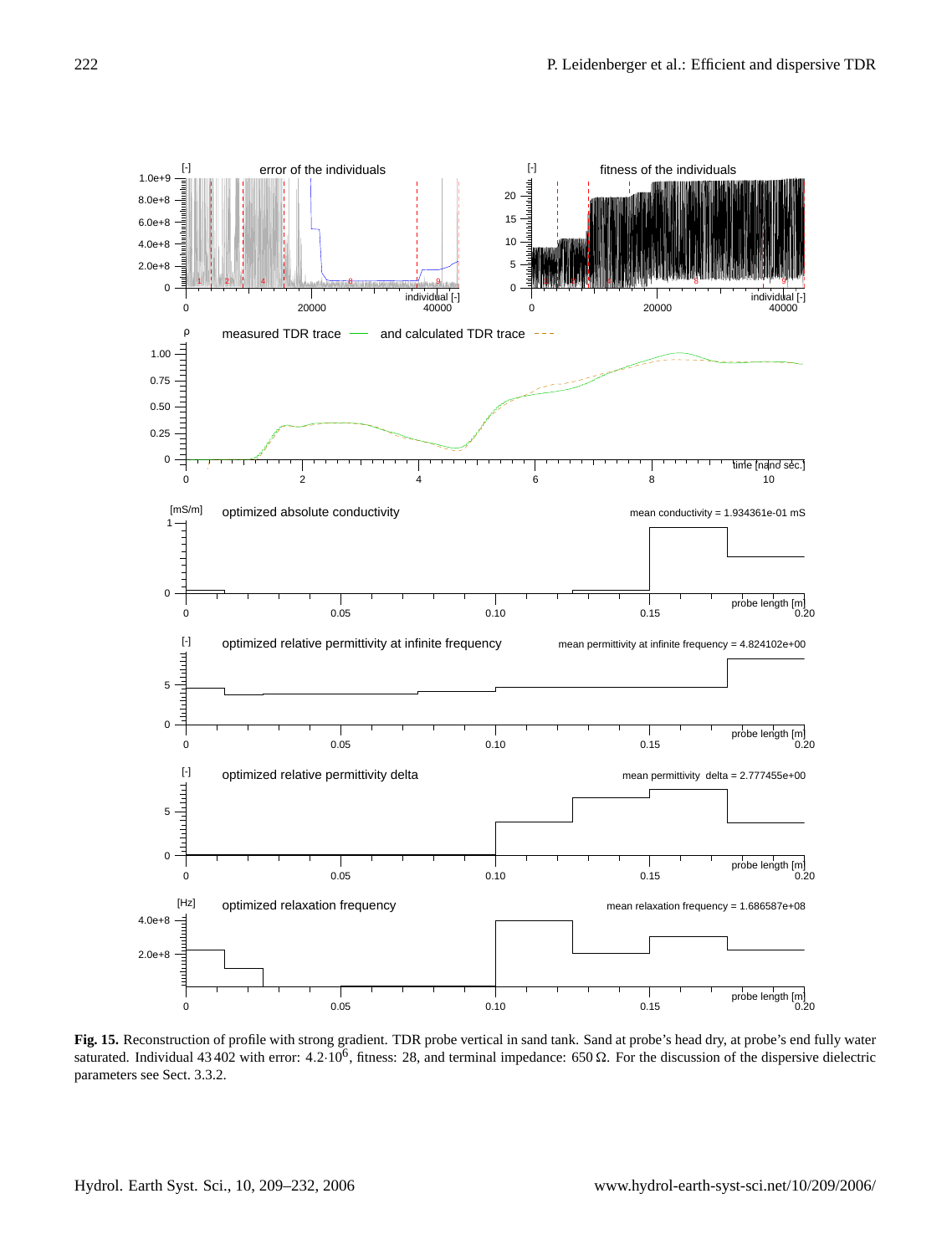

Fig. 16. Reconstructed TDR trace, measured at Grenzhof, Heidelberg, Germany in 1.41 m depth. Individual 28795 with error: 1.9·10<sup>6</sup>, fitness: 54, terminal impedance: 305  $\Omega$ , and terminal capacitance 3.9·10<sup>-17</sup> F. For the discussion of the dispersive dielectric parameters see Sect. 3.3.2.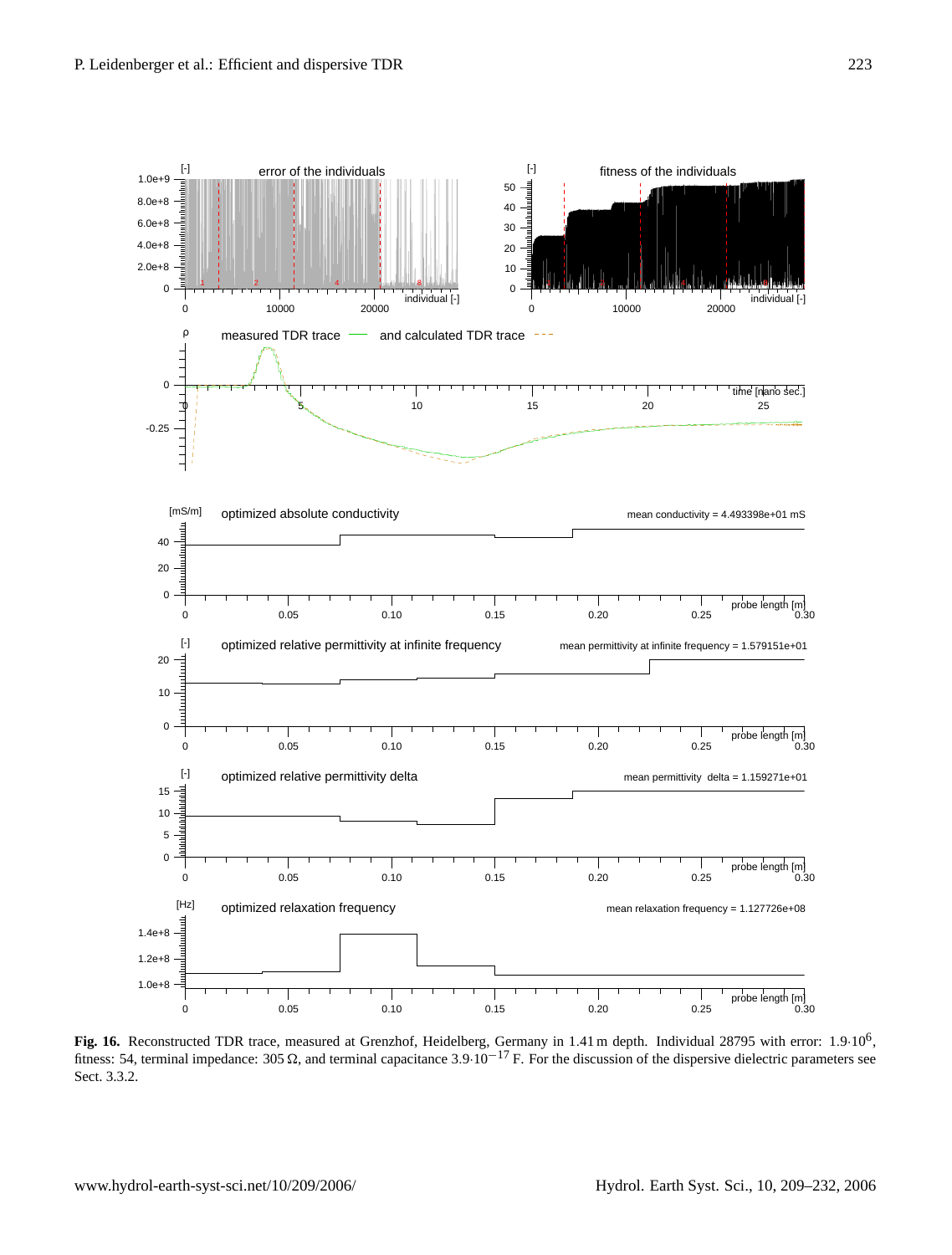

Fig. 17. Reconstructed TDR trace, measured at Grenzhof, Heidelberg, Germany in 0.72 m depth. Individual 34 702 with error: 1.7·10<sup>6</sup>, fitness: 58, terminal impedance: 740  $\Omega$ , and terminal capacitance 2.0·10<sup>-17</sup> F. For the discussion of the dispersive dielectric parameters see Sect. 3.3.2.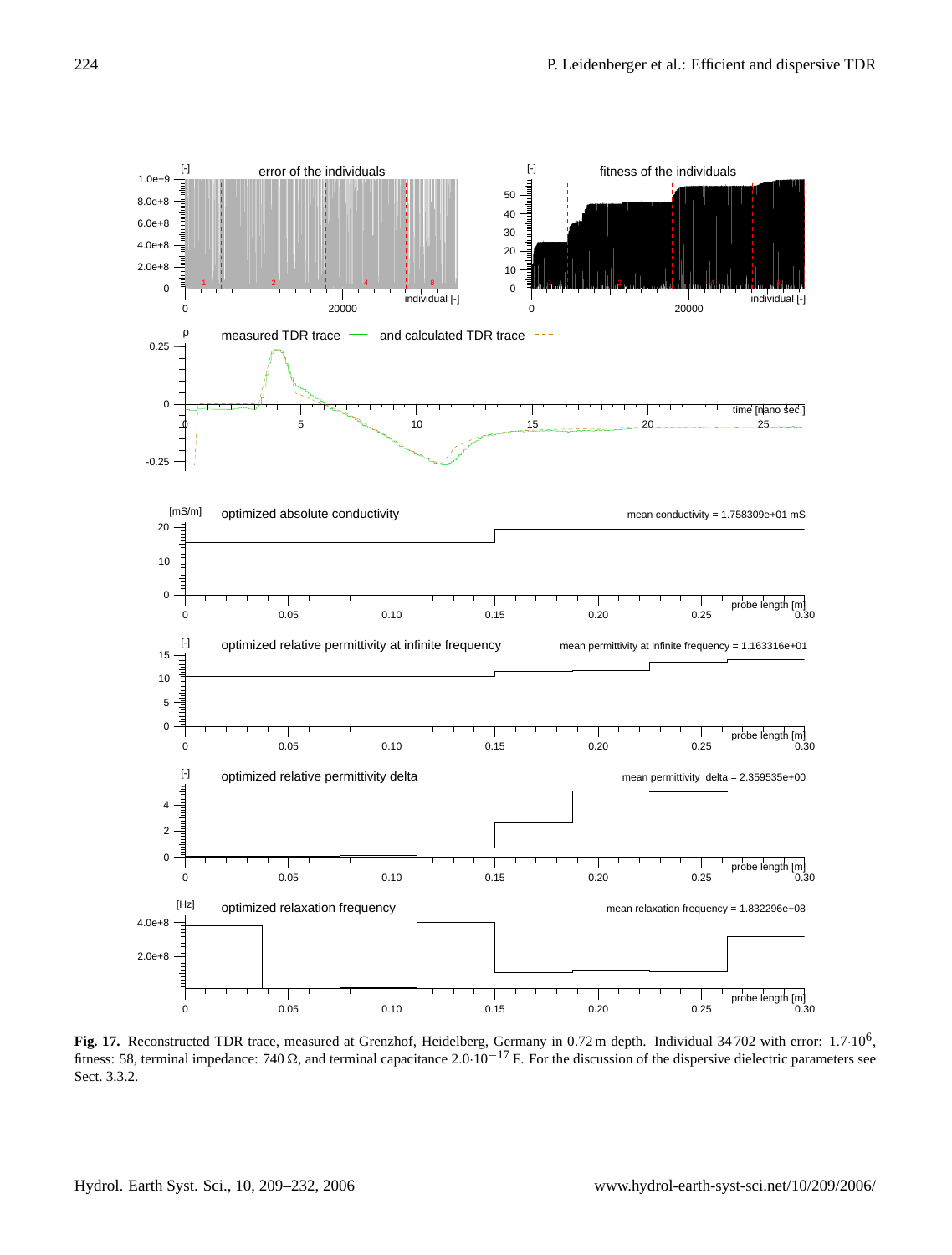

Fig. 18. Reconstructed TDR trace, measured at Grenzhof, Heidelberg, Germany in 0.13 m depth. Individual 32504 with error: 1.2·10<sup>6</sup>, fitness: 84, terminal impedance: 216  $\Omega$ , and terminal capacitance 1.8·10<sup>-18</sup> F. For the discussion of the dispersive dielectric parameters see Sect. 3.3.2.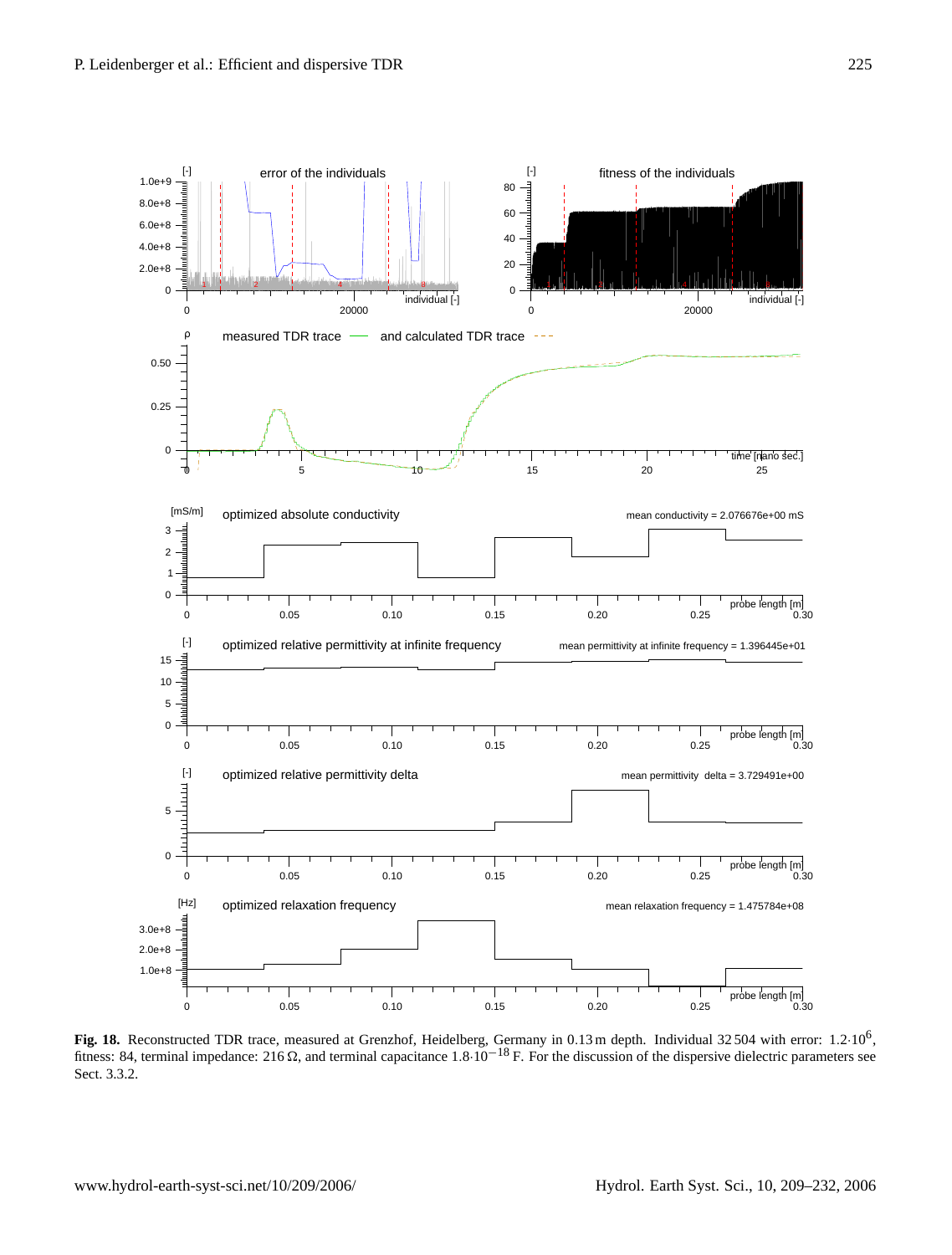

Fig. 19. Reconstructed TDR trace, measured at Grenzhof, Heidelberg, Germany in 0.30 m depth. Individual 35116 with error: 2.0·10<sup>6</sup>, fitness: 50, terminal impedance: 315  $\Omega$ , and terminal capacitance 5.6·10<sup>-19</sup> F. For the discussion of the dispersive dielectric parameters see Sect. 3.3.2.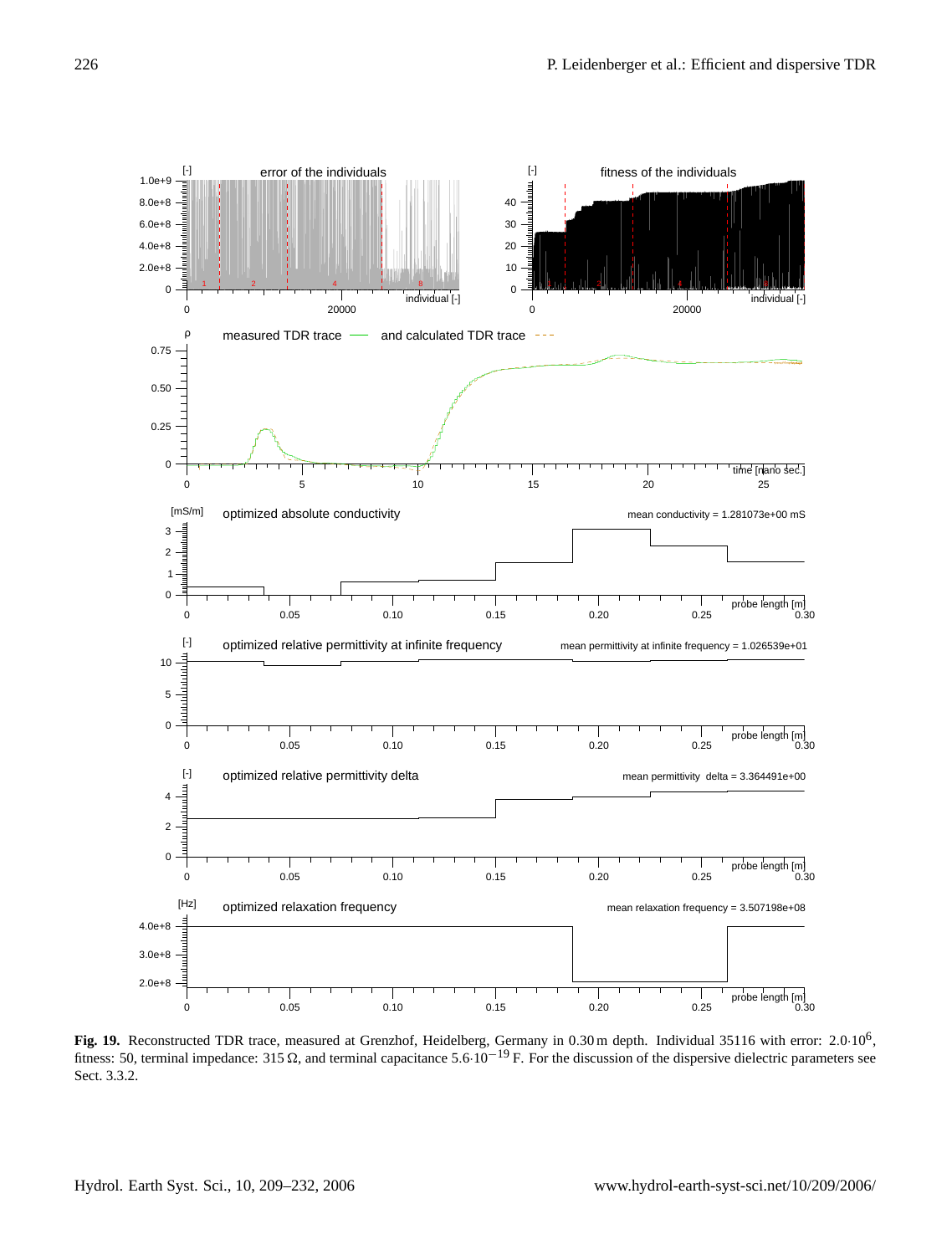#### **5 Conclusions**

A robust, accurate and efficient method has been presented for reconstructing dielectric and ohmic conductivity profiles along TDR traces, for both laboratory and field traces. Different boundary conditions have been implemented for modeling a wide variety of probe terminations encountered in experimental setups. Dispersive dielectric properties are reconstructed and may be of interest for extracting even more information from TDR traces, such as a distinction between bound and free water, so characteristical for clay and loam soils (Ishida et al., 2000).

Now, that TDR technology using conventional, transverseelectric-magnetic (TEM) probes has reached considerable maturity we speculate that it could be worthwhile to address more advanced concepts, such as the single-rod probe using a transverse-magnetic mode of propagation, (Oswald et al., 2004; Nussberger et al., 2005). Such probe types may pose modeling challenges but they also hold the promise of avoiding problems of probes with multiple conducting rods.

The code developed in this work will be publicly available at http://www.iup.uni-heidelberg.de/institut/forschung/ groups/ts/tools in due course.

#### **Appendix A**

#### **Three-rod probe transmission line parameters**

The electric potential of a line charge, with diameter D, in  $x$ -direction, cf. Fig. 1, outside the conductor is given by

$$
\Phi_{el}(y, z) = \Phi_0 - \frac{Q}{\ell} \frac{1}{2\pi\epsilon} \ln\left(\sqrt{y^2 + z^2}\right)
$$
 (A1)

with potential  $\Phi_0$  at infinity and line charge density  $\frac{Q}{\ell}$ . By convention, the potential at infinity is set to zero. We consider three parallel, infinitely long line charges, Fig. 1. The total potential, outside the conductors, is the superposition of of the single rod potential, Eq. (A1):

$$
\Phi_{el} = \frac{Q}{\ell} \frac{1}{2\pi\epsilon} \left\{ \frac{1}{2} \ln \left[ \left( y^2 + (z - d)^2 \right) \left( y^2 + (z + d)^2 \right) \right] - \ln \left[ y^2 + z^2 \right] \right\}.
$$
\n(A2)

The capacitance per unit length between conductor 0 and 1 is

$$
C'_{01} = \frac{\frac{Q}{\ell}}{V} \tag{A3}
$$

with the potential difference V between the two nearest points of conductor 0 and  $1:(y=0, z=\frac{D}{2})$  and  $(y=0, z=d-\frac{D}{2}).$ 

$$
V = \Phi_{el} \left( y = 0, z = \frac{D}{2} \right) - \Phi_{el} \left( y = 0, z = d - \frac{D}{2} \right)
$$

$$
= \frac{Q}{\ell} \frac{1}{2\pi\epsilon} \left[ \ln \left( \frac{4d^2 - D^2}{4dD - D^2} \right) + \ln \left( \frac{2d - D}{D} \right) \right]. \quad (A4)
$$

Due to the symmetry of the conductor arrangement the capacitance of a three-rod probe is twice the capacitance, resulting from Eq. (A4). Therefore, the capacitance per unit length is

$$
C' = \frac{4\pi\epsilon}{\ln\left(\frac{4d^2 - D^2}{4dD - D^2}\right) + 2\ln\left(\frac{2d - D}{D}\right)}.\tag{A5}
$$

The conductance per unit length  $G'$  of the medium between the rods is calculated from the electric potential. We use Ohm's law

$$
j = \sigma E \tag{A6}
$$

with current density j, ohmic conductivity  $\sigma$  and the electric field  $E=-\nabla \Phi_{el}$ . The current between conductor 0 and 2 per length  $\ell$  is the integral of  $j \cdot F_1$  with  $F_1 \perp z$ -axis:

$$
I = \int_{0}^{\ell} \int_{-\infty}^{+\infty} j_z \, dy \, dx
$$
  
=  $\sigma \ell \int_{-\infty}^{+\infty} E_z \, dy.$  (A7)

Using the electric potential, Eq. (A2), and evaluating the integral at  $z=-\frac{d}{2}$  we obtain

$$
I = -\frac{\sigma}{\epsilon} Q. \tag{A8}
$$

With the potential difference, Eq. (A4), we compute the conductivity per unit length between conductor 0 and 2:

$$
G'_{02} = \frac{I'}{V}.
$$
 (A9)

Again, due to the symmetry of the conductor arrangement, Fig. 1, the conductivity per unit length of the three-rod TDR probe is twice  $G'_{02}$ :

$$
G' = \frac{4\pi\sigma}{\ln\left(\frac{4d^2 - D^2}{4dD - D^2}\right) + 2\ln\left(\frac{2d - D}{D}\right)}.
$$
\n(A10)

The absolute value of the magnetic field outside a wire infinitely, extended in x-direction with radius  $\frac{D}{2}$ , conducting current I, using the definition  $r = \sqrt{y^2 + z^2}$  is

$$
r \geq \frac{D}{2}:\qquad \quad |\mathbf{B}(r)| = \frac{\mu_0 I}{2\pi r}.\tag{A11}
$$

The magnetic induction outside a wire for the three-rod probe is given as a superposition of Eq. (A11)

$$
|\boldsymbol{B}(y, z)| = \frac{\mu_0 I}{2\pi} \left( \frac{2}{\sqrt{y^2 + z^2}} + \frac{1}{\sqrt{y^2 + (d - z)^2}} - \frac{1}{\sqrt{y^2 + (d + z)^2}} \right)
$$
(A12)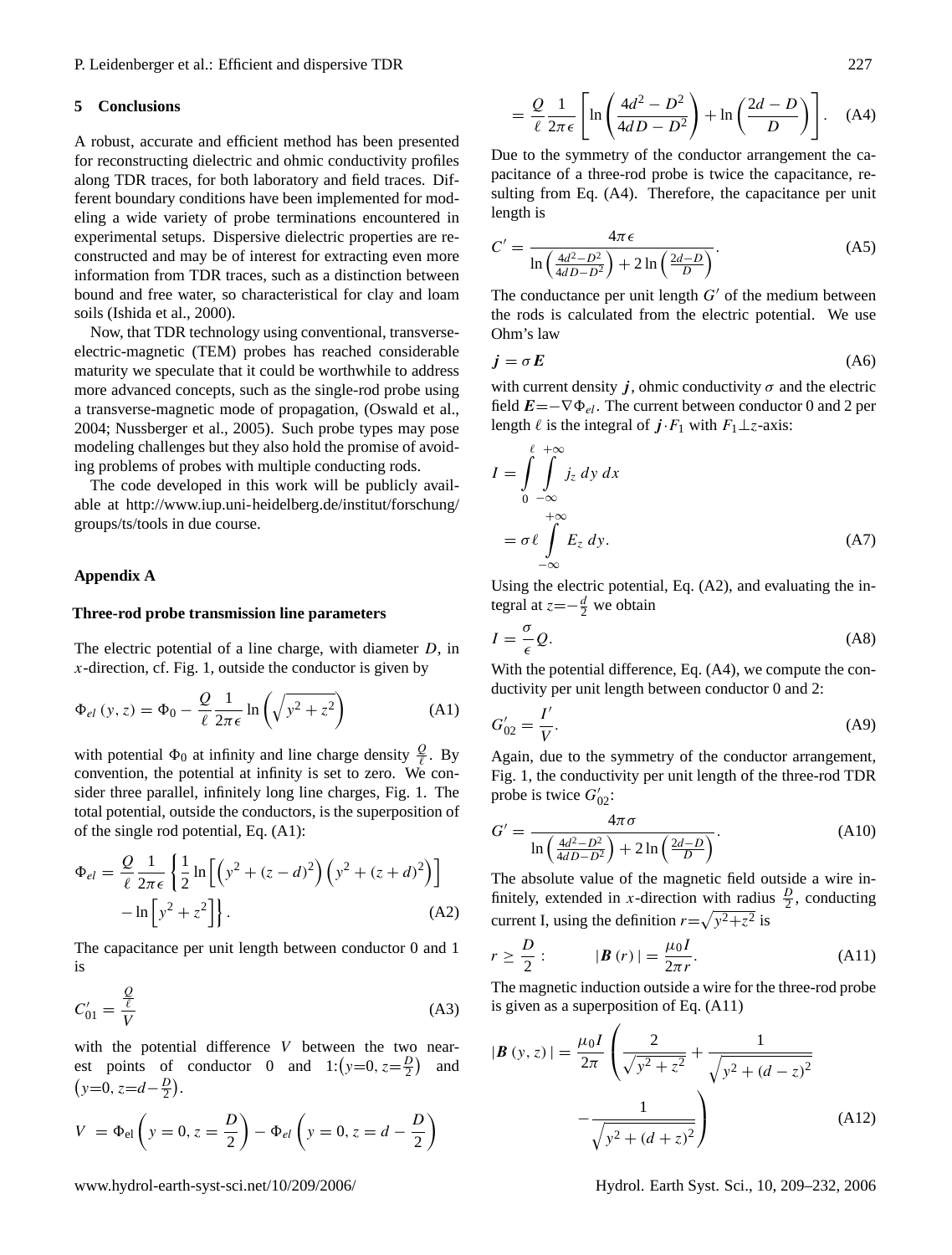D

where we have implicitly assumed that we only need the field in a plane parallel to the line connecting the centers of the three conductors, hereby ensuring that the directions of the three magnetic induction components are all parallel. For the inductance only the magnetic flux  $\Phi_m$  outside the wires is relevant. With Eq. (A12) the magnetic flux through the area  $F_2 \perp y$ -axes with  $F_2 = (d-D) \cdot \ell$  at y=0 is

$$
\Phi_m = \ell \int_{\frac{D}{2}}^{d-\frac{D}{2}} B_y(z) dz
$$
  
= 
$$
\frac{\mu_0 I \ell}{2\pi} \left[ 3 \ln \left( \frac{2d - D}{D} \right) + \ln \left( \frac{2d + D}{4d - D} \right) \right].
$$
 (A13)

The self inductance per unit length between conductor 0 and 1 is

$$
L' = \frac{\Phi_m}{I}.\tag{A14}
$$

Due to the symmetry of the arrangement the inductance of the three rod probe is one half the inductance that follows from the magnetic flux Eq. (A14). So the inductance per unit length is

$$
L' = \frac{3\mu_0}{4\pi} \left[ \ln \left( \frac{2d - D}{D} \right) + \frac{1}{3} \ln \left( \frac{2d + D}{4d - D} \right) \right].
$$
 (A15)

## **Appendix B**

#### **Discretization of dispersive dielectric medium**

To obtain the update procedure for the voltage we insert Eq. (21) into Eq. (2):

$$
\frac{\partial i}{\partial x} = -\left(G' + C'(t) \otimes \frac{\partial}{\partial t}\right)v
$$
  
\n
$$
= -G'v - C'_0 \left[\left(\epsilon'_{\infty} \delta(t) + \frac{\Delta \epsilon'}{\tau} e^{-\frac{t}{\tau}} U(t)\right) \otimes \frac{\partial v}{\partial t}\right]
$$
  
\n
$$
= -G'v - C'_0 \epsilon'_{\infty} \int_{-\infty}^{+\infty} \frac{\partial v(t')}{\partial t'} \delta(t - t') dt'
$$
  
\n
$$
-C'_0 \frac{\Delta \epsilon'}{\tau} \int_{-\infty}^{+\infty} e^{-\frac{t - t'}{\tau}} U(t - t') \frac{\partial v(t')}{\partial t'} dt'.
$$
 (B1)

The second term of Eq. (B1) is

+∞

$$
C_0'\epsilon_\infty'\int\limits_{-\infty}^{+\infty}\frac{\partial v\left(t'\right)}{\partial t'}\delta\left(t-t'\right)dt'=C_0'\epsilon_\infty'\frac{\partial v\left(t\right)}{\partial t}.\tag{B2}
$$

The integral of the third term leads, using partial integration, to

$$
\int_{-\infty}^{+\infty} e^{-\frac{t-t'}{\tau}} U(t-t') \frac{\partial v(t')}{\partial t'} dt' = \int_{-\infty}^{t} e^{-\frac{t-t'}{\tau}} \frac{\partial v(t')}{\partial t'} dt'
$$

$$
= \left[ e^{-\frac{t-t'}{\tau}} v(t') \right]_{t'=-\infty}^{t'=t} - \int_{-\infty}^{t} \frac{1}{\tau} e^{-\frac{t-t'}{\tau}} v(t') dt'
$$
  

$$
= v(t) - \frac{1}{\tau} \int_{-\infty}^{t} e^{-\frac{t-t'}{\tau}} v(t') dt'.
$$
 (B3)

We agree on the following abbreviation:

$$
\psi(t) := \int_{-\infty}^{t} e^{-\frac{t-t'}{\tau}} v(t') dt'.
$$
\n(B4)

We finally obtain the transmission line Eq. (2) for a Debye medium

$$
\frac{\partial i(t)}{\partial x} = -G'v(t) - C'_0 \epsilon'_{\infty} \frac{\partial v(t)}{\partial t} - C'_0 \frac{\Delta \epsilon'}{\tau} v(t) \n+ C'_0 \frac{\Delta \epsilon'}{\tau^2} \psi(t).
$$
\n(B5)

The discretized version of  $\psi$  is

$$
\psi_k^n = \psi(t)|_{x_k, t_n} \tag{B6}
$$

$$
=\int\limits_{-\infty}^{\infty}e^{-\frac{n\Delta t-t'}{\tau_k}}v_k\left(t'\right)dt'
$$
 (B7)

$$
=\int\limits_{-\infty}^{n\Delta t}e^{-\frac{n\Delta t}{\tau_k}}e^{\frac{t'}{\tau_k}}v_k\left(t'\right)dt'
$$
 (B8)

$$
= e^{-\frac{n\Delta t}{\tau_k}} \left( \int_{-\infty}^{(n-1)\Delta t} e^{\frac{t'}{\tau_k}} v_k(t') dt' + \int_{(n-1)\Delta t}^{n\Delta t} e^{\frac{t'}{\tau_k}} v_k(t') dt' \right)
$$
\n
$$
= e^{-\frac{\Delta t}{\tau_k}} e^{-\frac{(n-1)\Delta t}{\tau_k}} \left( \int_{-\infty}^{(n-1)\Delta t} e^{\frac{t'}{\tau_k}} v_k(t') dt' + \int_{(n-1)\Delta t}^{n\Delta t} e^{\frac{t'}{\tau_k}} v_k(t') dt' \right).
$$
\n(B10)

With these expansions we write the first integral as a function of  $\psi_k^{n-1}$  and the second integral is evaluated using the trapezoidal rule.

$$
\psi_k^n = e^{-\frac{\Delta t}{\tau_k}} \psi_k^{n-1} + \frac{1}{2} e^{-\frac{\Delta t}{\tau_k}} e^{-\frac{(n-1)\Delta t}{\tau_k}} \Delta t
$$

$$
\cdot \left( e^{\frac{n\Delta t}{\tau_k}} v_k^n + e^{\frac{(n-1)\Delta t}{\tau_k}} v_k^{n-1} \right)
$$
(B11)

$$
=e^{-\frac{\Delta t}{\tau_k}}\psi_k^{n-1}+\frac{\Delta t}{2}\left(v_k^n+e^{-\frac{\Delta t}{\tau_k}}v_k^{n-1}\right) \tag{B12}
$$

Hydrol. Earth Syst. Sci., 10, 209–232, 2006 www.hydrol-earth-syst-sci.net/10/209/2006/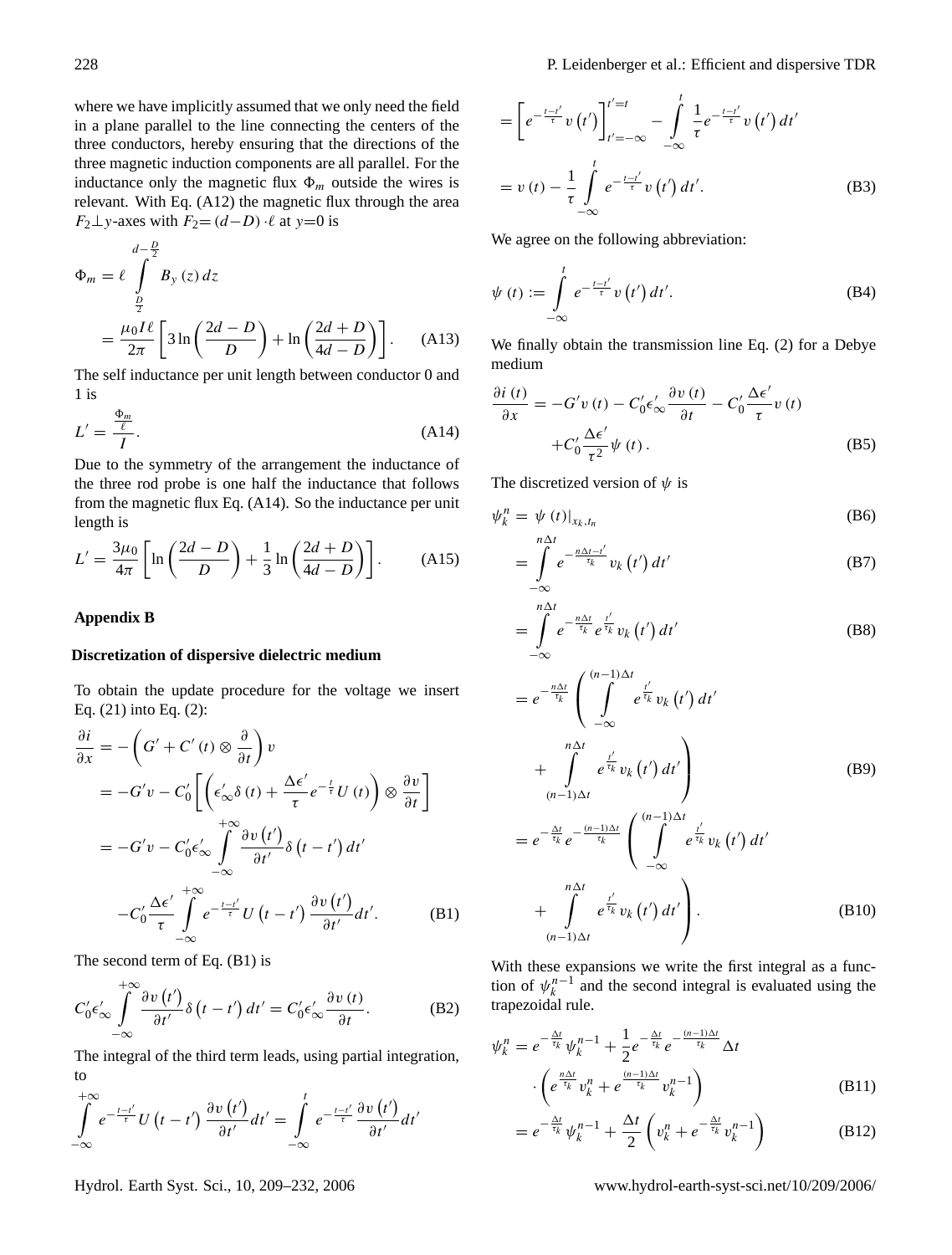P. Leidenberger et al.: Efficient and dispersive TDR 229

With this rearrangement we can calculate  $\psi_k^n$  from  $\psi_k^{n-1}$ . There is no need to save the total history of  $v(t)$  which results in considerable memory savings. The derivatives in Eqs. (B5) and (1) are discretized, accurate to 2nd order (Taflove, 1998) using central finite differences both in space and in time. We obtain

$$
\frac{i_{k+1}^n - i_{k-1}^n}{2\Delta x} = -G'_k v_k^n - C'_{0k} \epsilon'_{\infty k} \frac{v_k^{n+1} - v_k^{n-1}}{2\Delta t} -C'_{0k} \frac{\Delta \epsilon'_k}{\tau_k} v_k^n + C'_{0k} \frac{\Delta \epsilon'_k}{\tau_k^2} \psi_k^n
$$
(B13)

$$
\frac{v_{n+1}^n - v_{k-1}^n}{2\Delta x} = -R'_k i_k^n - L'_k \frac{i_k^{n+1} - i_k^{n-1}}{2\Delta t}.
$$
 (B14)

By rearranging terms this leads to the update procedure for voltage and current

$$
v_k^{n+1} = -\frac{2\Delta t G'_k}{C'_{0k}\epsilon'_{\infty k}} v_k^n - \frac{2\Delta t \Delta \epsilon'_k}{\epsilon'_{\infty k} \tau_k} v_k^n + v_k^{n-1}
$$

$$
-\frac{\Delta t}{C'_{0k}\epsilon'_{\infty k} \Delta x} (i_{k+1}^n - i_{k-1}^n) + \frac{2\Delta \epsilon'_k \Delta t}{\tau_k^2 \epsilon'_{\infty k}} \psi_k^n \quad (B15)
$$

$$
i_k^{n+1} = -\frac{2R'_k \Delta t}{L'_k} i_k^n + i_k^{n-1} - \frac{\Delta t}{\Delta x L'_k} \left( v_{k+1}^n - v_{k-1}^n \right). \tag{B16}
$$

# **Appendix C**

## **List of symbols**

| R                                                         | magnetic field, $\frac{V_s}{m^2} = T$ .   |
|-----------------------------------------------------------|-------------------------------------------|
| $c_0$                                                     | speed of light in vacuum, $\frac{m}{s}$ . |
| $\mathcal{C}$                                             | capacitance, F.                           |
| $C_T$                                                     | value of the capacitor terminating        |
|                                                           | the TDR probe, F.                         |
| $\mathcal{C}'$                                            | capacitance per unit length of a          |
|                                                           | transmission line, $\frac{F}{m}$ .        |
| $\delta(t)$                                               | Dirac delta function.                     |
| $\Lambda x$                                               | spatial resolution in the discretiza-     |
|                                                           | tion of the transmission line equa-       |
|                                                           | tions, m.                                 |
| $\Delta \epsilon' = (\epsilon'_{s} - \epsilon'_{\infty})$ | difference between static permittiv-      |
|                                                           | ity and permittivity at infinite fre-     |
|                                                           | quency, dimensionless.                    |

| $\Delta t$                               | discretization width in the time do-<br>main, s.                                                                              |
|------------------------------------------|-------------------------------------------------------------------------------------------------------------------------------|
| D                                        | diameter of the conductors of a two-<br>or three-wire transmission line, m.                                                   |
| d                                        | distance between the centers of two<br>nearest conductors of a transmis-<br>sion line, m.                                     |
| $\epsilon = \epsilon_0 \epsilon_r$       | absolute complex dielectric permit-<br>tivity, $\frac{\text{As}}{\text{Vm}}$ .                                                |
| $\epsilon(t) = \epsilon_0 \epsilon_r(t)$ | absolute dielectric permittivity as<br>function of time, $\frac{As}{Vm}$ .                                                    |
| $\epsilon_0$                             | absolute dielectric permittivity of<br>vacuum, $\frac{1}{\mu c^2}$ .                                                          |
| $\epsilon_c$                             | effective relative permittivity of a<br>composite medium, dimensionless.                                                      |
| $\epsilon_\infty'$                       | real valued relative permittivity at<br>infinite frequency in Debye model,                                                    |
| $\epsilon_r$                             | dimensionless.<br>complex valued relative dielectric                                                                          |
| $\epsilon_{r,\text{max}}$                | permittivity, dimensionless.<br>maximum value of relative dielec-<br>tric permittivity, dimensionless.                        |
| $\epsilon_r(\omega)$                     | complex valued relative dielectric<br>permittivity as a function of angular<br>frequency of electric field, dimen-            |
| $\epsilon_r(t)$                          | sionless.<br>relative dielectric permittivity as<br>a function of time, Fourier trans-                                        |
| $\epsilon'_{s}$                          | formed of $\epsilon_r(\omega)$ , dimensionless.<br>real valued relative permittivity at<br>zero frequency in Debye model, di- |
| $\epsilon_{\rm soil}$                    | mensionless.<br>relative permittivity or a soil matrix<br>without water, dimensionless.                                       |
| E                                        | electric field, $\frac{V}{m}$ .                                                                                               |
| $f_3$ dB                                 | frequency at which amplitude of the<br>respective function has reduced by<br>3 dB, Hz.                                        |
| $f_{\rm max}$                            | maximum frequency, Hz.                                                                                                        |
| $f_{rel}$                                | relaxation frequency in Debye<br>model, Hz.                                                                                   |
| $\cal G$                                 | conductance, S.                                                                                                               |
| $G^{\prime}$                             | conductance per unit length of a                                                                                              |
|                                          | transmission line, $\frac{S}{m}$ .                                                                                            |
| Ι                                        | current, A.                                                                                                                   |
| $I_T$                                    | current at the end of the transmis-                                                                                           |
| i(x, t)                                  | sion line, A.<br>current on a transmission line as<br>function of position $x$ and time $t$ , A.                              |
| $i_k^n \equiv (x_k, t_n)$                | current at point $k\Delta x$ at time $n\Delta t$ ,<br>A.                                                                      |
| $i_{S}$                                  | TDR source current, A.                                                                                                        |
|                                          | imaginary unit, $j = \sqrt{-1}$ .                                                                                             |
| $j$<br>$j$                               | current density, $\frac{A}{m^2}$ .                                                                                            |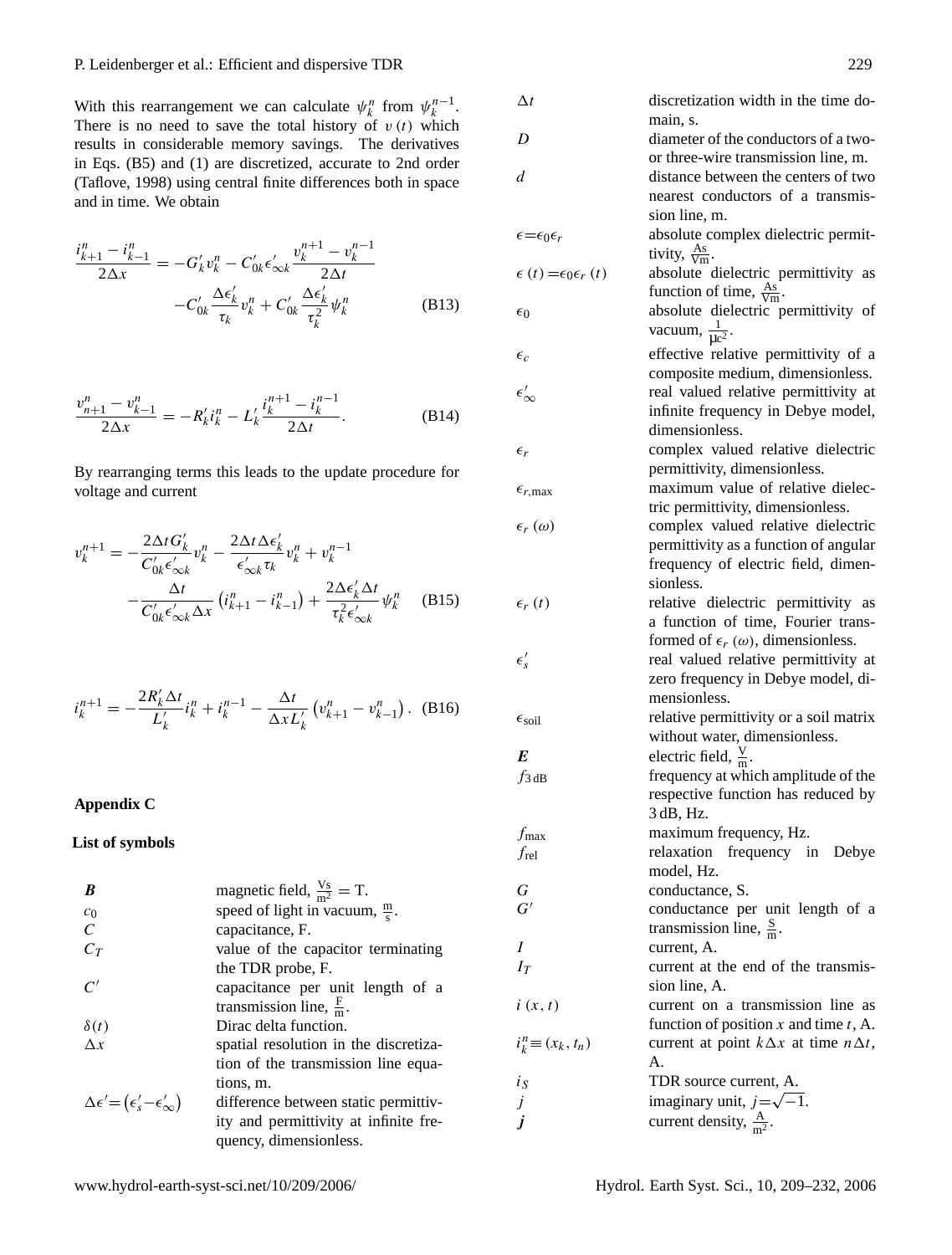| $j_x, j_y, j_z$               | components of current density re-                                                                                                                                                                                                                                     |
|-------------------------------|-----------------------------------------------------------------------------------------------------------------------------------------------------------------------------------------------------------------------------------------------------------------------|
|                               | ferring to a Cartesian coordination                                                                                                                                                                                                                                   |
|                               | system, $\frac{A}{m^2}$ .                                                                                                                                                                                                                                             |
| $\kappa = \frac{d}{D}$        | factor of probe geometry, dimen-                                                                                                                                                                                                                                      |
|                               | sionless.                                                                                                                                                                                                                                                             |
| k                             | index used for the specification of                                                                                                                                                                                                                                   |
|                               | spatial locations, $k \cdot \Delta x = x_k$ , dimen-                                                                                                                                                                                                                  |
|                               | sionless.                                                                                                                                                                                                                                                             |
| K                             | index, denoting the last index in                                                                                                                                                                                                                                     |
|                               | spatial discretization, $K \cdot \Delta x = \Lambda$ ,                                                                                                                                                                                                                |
|                               | dimensionless.                                                                                                                                                                                                                                                        |
| Λ                             | total length of TDR-probe, m.                                                                                                                                                                                                                                         |
| $\lambda_{\rm min}$           | minimum wavelength, m.                                                                                                                                                                                                                                                |
| L'                            | inductance per unit length of a                                                                                                                                                                                                                                       |
|                               | transmission line, $\frac{H}{m}$ .                                                                                                                                                                                                                                    |
| l                             | length of a part of TDR probe, m.                                                                                                                                                                                                                                     |
|                               | magnetic permeability of a mate-                                                                                                                                                                                                                                      |
| $\mu = \mu_0 \mu_r$           | rial, $\frac{V_s}{Am}$ .                                                                                                                                                                                                                                              |
|                               |                                                                                                                                                                                                                                                                       |
| $\mu_0$                       | magnetic permeability of vacuum,                                                                                                                                                                                                                                      |
|                               | $4\pi \, 10^{-7}$ , $\frac{\rm \tilde{V}_{S}}{\rm Am}$ .                                                                                                                                                                                                              |
| $\mu_r = (\mu'_r - j\mu''_r)$ | complex valued relative magnetic                                                                                                                                                                                                                                      |
|                               | permeability, equals 1 for consid-                                                                                                                                                                                                                                    |
|                               | ered soil materials, dimensionless.                                                                                                                                                                                                                                   |
| $\mu'_r$                      | real part of the complex valued rel-                                                                                                                                                                                                                                  |
|                               | ative magnetic permeability, dimen-                                                                                                                                                                                                                                   |
|                               | sionless.                                                                                                                                                                                                                                                             |
| $\mu_r''$                     | imaginary part of the complex val-                                                                                                                                                                                                                                    |
|                               | ued relative magnetic permeability,                                                                                                                                                                                                                                   |
|                               | dimensionless.                                                                                                                                                                                                                                                        |
| M                             | number of fitness envelope points.                                                                                                                                                                                                                                    |
| m                             | mismatch between measured and                                                                                                                                                                                                                                         |
|                               | calculated TDR trace, dimension-                                                                                                                                                                                                                                      |
|                               | less.                                                                                                                                                                                                                                                                 |
| $\boldsymbol{N}$              | number of consecutive individuals,                                                                                                                                                                                                                                    |
|                               | used for a fitness envelope point.                                                                                                                                                                                                                                    |
|                               | index denoting start time for mis-                                                                                                                                                                                                                                    |
| $N_{\text{start}}$            |                                                                                                                                                                                                                                                                       |
|                               | match calculating, dimensionless.                                                                                                                                                                                                                                     |
| $N_{\rm stop}$                | index denoting stop time for mis-                                                                                                                                                                                                                                     |
|                               | match calculating, dimensionless.                                                                                                                                                                                                                                     |
| n                             | index used for the specification of                                                                                                                                                                                                                                   |
|                               | time, $x(n \Delta t) = x^n$ , dimensionless.                                                                                                                                                                                                                          |
| $\omega$                      | frequency of electric<br>angular                                                                                                                                                                                                                                      |
|                               | field, $\frac{1}{s}$ .                                                                                                                                                                                                                                                |
| $\Phi_{\rm el}$               | electro static potential, V.                                                                                                                                                                                                                                          |
| $\psi_k^n$                    | $\hspace{2.5cm} = \hspace{-2.5cm}e^{-\frac{\Delta t}{\tau_k}}\hspace{0.5cm}\psi_k^{\,n-1}\hspace{-0.5mm}+\hspace{-0.5mm}\frac{\Delta t}{2}\left(v_k^{\,n}\hspace{-0.5mm}+\hspace{-0.5mm}e^{-\frac{\Delta t}{\tau_k}}\hspace{0.5mm}v_k^{\,n-1}\right)\hspace{-0.5mm},$ |
|                               |                                                                                                                                                                                                                                                                       |
|                               | abbreviation for calculations in a                                                                                                                                                                                                                                    |
|                               | dispersive dielectric medium.                                                                                                                                                                                                                                         |
|                               | electric charge, As.                                                                                                                                                                                                                                                  |
|                               | reflection coefficient, dimension-                                                                                                                                                                                                                                    |
|                               | less.                                                                                                                                                                                                                                                                 |
| R'                            | resistance per unit length of a trans-                                                                                                                                                                                                                                |
|                               | mission line, $\frac{\Omega}{m}$ .                                                                                                                                                                                                                                    |
| $R_{S}$                       | source impedance of resistive volt-                                                                                                                                                                                                                                   |
|                               | age source, $\Omega$ .                                                                                                                                                                                                                                                |
|                               |                                                                                                                                                                                                                                                                       |

| $R_{\rm skin}$                         | skin resistance of a conductor, $\Omega$ .         |
|----------------------------------------|----------------------------------------------------|
| $R_T$                                  | value of the resistor terminating the              |
|                                        | TDR probe, $\Omega$ .                              |
| $\sigma(x)$                            | ohmic conductivity as a function of                |
|                                        | longitudinal position on the TDR                   |
|                                        | probe, $\frac{S}{m}$ .                             |
| $\tau = \frac{1}{2\pi f_{\text{rel}}}$ | relaxation time of a dipole in the                 |
|                                        | Debye model, s.                                    |
|                                        |                                                    |
| $\theta$                               | volumetric water content, $\frac{m^3}{m^3}$ .      |
| $\theta(x)$                            | volumetric water content as func-                  |
|                                        | tion of longitudinal position on the               |
|                                        | TDR probe, $\frac{m^3}{m^3}$ .                     |
| t                                      | time, s.                                           |
| $t_{rise}$                             | rise time of an electrical signal, usu-            |
|                                        | ally the time required for the signal              |
|                                        | to rise from 10 to 90% of its final                |
|                                        | value, s.                                          |
| $t_{\rm sec}$                          | time step security for explicit time               |
|                                        | domain integration, s.                             |
| U(t)                                   | Heaviside step function.                           |
| V                                      | voltage, V.                                        |
| $V_T$                                  | voltage at the end of the transmis-                |
|                                        | sion line, V.                                      |
| v(x,t)                                 | voltage on a transmission line as                  |
|                                        | function of position $x$ and time $t$ , V.         |
| $v_k^n \equiv v(x_k, t_n)$             | voltage at point $k\Delta x$ at time $n\Delta t$ , |
|                                        | V.                                                 |
| $v_S$                                  | TDR source voltage, V.                             |
| x, y, z                                | spatial coordinate, m.                             |
|                                        |                                                    |

*Acknowledgements.* We greatly appreciate the critical and constructive comments of C. Hübner and S. Schlaeger which helped us to qualitatively improve the manuscript.

We are most grateful to M. Laudien of Ansoft Inc. whose generous support with an  $HFSS<sup>TM</sup>$  license was essential for validating the analytical transmission line model and for benchmarking our TDR code.

Financial support of this work was provided in part by Deutsche Forschungsgemeinschaft (Project No. 1080-8/1&2).

Edited by: E. Zehe

## **References**

Birchak, J. R., Gardner, C. G., Hipp, J. E., and Victor, J. M.: High Dielectric Constant Microwave Probes for Sensing Soil Moisture, Proceedings of the IEEE, 62, 93–98, 1974.

Dasberg, S. and Dalton, F. N.: Time Domain Reflectometry Field Measurements of Soil Water Content and Electrical Conductivity, Soil Sci. Soc. Am. J., 49, 293–297, 1985.

Dasberg, S. and Hopmans, J. W.: Time Domain Reflectometry Calibration for Uniformly and Nonuniformly Wetted Sand and Clayed Loam Soils, Soil Sci. Soc. Amer. J., 56, 1341–1345, 1992.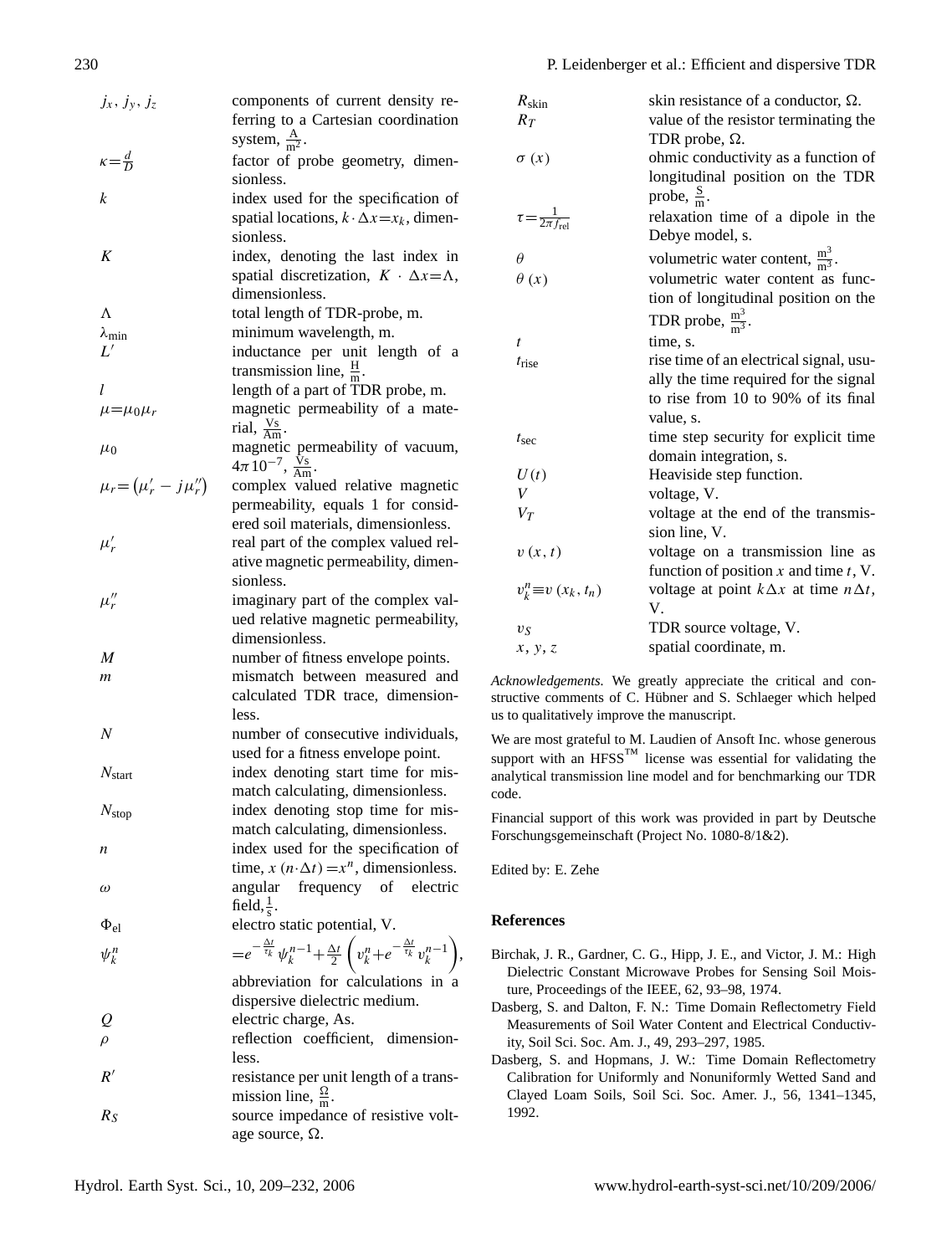Debye, P.: Polare Molekeln, Verlag von S. Hirzel, Leipzig, 1929.

- Feng, W., Lin, C. P., Deschamps, R. J., and Drnevich, V. P.: Theoretical model of a multisection time domain reflectometry measurement system, Water Resour. Res., 35, 2321–2331, 1999.
- Heimovaara, T. J.: Frequency domain analysis of time domain reflectometry waveforms, 1. Measurement of the complex dielectric permittivity of soils, Water Resour. Res., 2, 189–200, 1994.
- Heimovaara, T. J., de Winter, E. J. G., van Loon, W. K. P., and Esveld, D. C.: Frequency-dependent dielectric permittivity from 0 to 1 GHz: Time domain reflectometry measurements compared with frequency domain network analyzer measurements, Water Resour. Res., 32, 3603–3610, 1996.
- Heimovaara, T. J., Huisman, J. A., Vrugt, J. A., and Bouten, W.: Obtaining the Spatial Distribution of Water Content along a TDR probe Using the SCEM-UA Bayesian Inverse Modeling Scheme, Vadose Zone J., 3, 1128–1145, 2004.
- Hilhorst, M. A., Dirksen, C., Kampers, F. W. H., and Feddes, R. A.: Dielectric Relaxation of Bound Water versus Soil Matric Pressure, Soil Sci. Soc. Amer. J., 65, 311–314, 2001.
- Hoekstra, P. and Delaney, A.: Dielectric Properties of Soils at UHF and Microwave Frequencies, J. Geophys. Res., 79, 1699–1708, 1974.
- Hook, W. R., Livingston, N. J., Sun, Z. J., and Hook, P. B.: Remote Diode Shorting Improves Measurement of Soil Water by Time Domain Reflectometry, Soil Sci. Soc. Amer. J., 56, 1384–1391, 1992.
- Huisman, J. A., Bouten, W., and Vrugt, J. A.: Accuracy of frequency domain analysis scenarios for the determination of complex dielectric permittivity, Water Resour. Res., 40, 1–12, 2004.
- Ishida, T., Makino, T., and Wang, C.: Dielectric-relaxation spectroscopy of kaolinite, montmorillonite, allophane, and imogolite under moist conditions, Clays Clay Miner., 48, 75–84, 2000.
- Kunz, K. S. and Luebbers, R. J.: The Finite Difference Time Domain Method for Electromagnetics, CRC Press, 2000 Corporate Blvd., N. W., Boca Raton, Florida, 1993.
- Levine, D.: Users Guide to the PGAPack Parallel Genetic Algorithm Library, Tech. rep., Argonne National Laboratory 95/18, 9700 South Cass Avenue, Argonne Il 60439, 1996.
- Lin, C. P.: Analysis of non-uniform and dispersive time domain reflectometry measurement systems with application to the dielectric spectroscopy of soils, Water Resour. Res., 39, 2003.
- Lundstedt, J. and Ström, S.: Simultaneous reconstruction of two parameters from the transient response of a nonuniform LCRG transmission line, J. Electromagnet. Wave., 10, 19–50, 1996.
- Norgren, M. and He, S.: An optimization approach to the frequency-domain inverse problem far a nonuniform LCRG transmission line, IEEE T. Microw. Theory, 44, 8, 1503-1507, 1996.
- Nussberger, M., Benedickter, H. R., Bächtold, W., Flühler, H., and Wunderli, H.: Single-Rod Probes for Time Domain Reflectometry: Sensitivity and Calibration, Vadose Zone J., 4, 551–557, doi:10.2136/vzj2004.0093, 2005.
- Nyfors, E. and Vainikainen, P.: Industrial Microwave Sensors, Artech House, INC., 685 Canton Street, Norwood, MA 02062, USA, 1989.
- Oswald, B.: Full Wave Solution of Inverse Electromagnetic Problems – Applications in Environmental Measurement Techniques, Ph.D. thesis, Swiss Federal Institute of Technology, Zurich, 2000.
- Oswald, B., Benedickter, H. R., Bächtold, W., and Flühler, H.: Spatially resolved water content profiles from inverted TDR signals, Water Resour. Res., 39, doi:10.1029/2002WR001890, 2003.
- Oswald, B., Benedickter, H. R., Bächtold, W., and Flühler, H.: A single rod probe for time domain reflectometry, Vadose Zone J., 3, 1152–1159, 2004.
- Pereira, D. S.: Développement d'une nouvelle méthode de détermination des profils de teneur en eau dans les sols par inversion d'un signal TDR, Ph.D. thesis, Lab. d'Etude des Transf. en Hydrol. et Environ (LTHE), Univ. Joseph Fourier-Grenoble I, Grenoble, France, 1997.
- Rahmat-Samii, Y. and Michielssen, E.: Electromagnetic Optimization by Genetic Algorithms, Wiley Series in Microwave and Optical Engineering, John Wiley & Sons, 1999.
- Ramo, S., Whinnery, J. R., and van Duzer, T. V.: Fields and Waves in Communication Electronics, John Wiley & Sons, New York, 2 edn., 1984.
- Robinson, D. A., Jones, S. B., Wraith, J. M., Or, D., and Friedman, S. P.: A Review of Advances in Dielectric and Electrical Conductivity Measurements in Soils Using Time Domain Reflectometry, Vadose Zone J., 2, 444–475, 2003.
- Robinson, D. A., Schaap, M. G., Or, D., and Jones, S. B.: On the effective measurement frequency of time domain reflectometry in dispersive and non-conductive dielectric materials, Water Resour. Res., 41, 2005.
- Roth, K., Schulin, R., Flühler, H., and Attinger, W.: Calibration of Time Domain Reflectometry for Water Content Measurement Using a Composite Dielectric Approach, Water Resour. Res., 26, 2267–2273, 1990.
- Schlaeger, S.: A fast TDR-inversion technique for the reconstruction of spatial soil moisture content, Hydrol. Earth Syst. Sci., 9, 481–492, 2005.
- Sposito, G. and Prost, R.: Structure of Water Adsorbed on Smectites, Chemical Reviews, 82, 553–573, 1982.
- Taflove, A.: Computational electrodynamics: the finite difference time domain method, Artech House, Norwood, Massachusetts, 1998.
- Todoroff, P., Lorion, R., and Lan Sun Luk, J. D.: L'utilisation des algorithmes génétiques pour l'identification de profil hydriques de sol a partir de courbes réflectrométriques, C. R. Acad. Sci. Ser. IIa, Sci. Terre Planetes, 327, 607–610, 1998.
- Topp, G. C. and Davis, J. L.: Measurement of Soil Water Content using Time-domain Reflectometry (TDR): A Field Evaluation, Soil Sci. Soc. Amer. J., 49, 19–24, 1985.
- Topp, G. C., Davis, J. L., and Annan, A. P.: Electromagnetic Determination of Soil Water Content: Measurement in Coaxial Transmission Lines, Water Resour. Res., 16, 574–582, 1980.
- Topp, G. C., Davis, J. L., and Annan, A. P.: Electromagnetic Determination of Soil Water Content Using TDR: I. Applications to Wetting Fronts and Steep Gradients, Soil Sci. Soc. Amer. J., 46, 672–678, 1982a.
- Topp, G. C., Davis, J. L., and Annan, A. P.: Electromagnetic Determination of Soil Water Content Using TDR: II. Evaluation of Installation and Configuration of Parallel Transmission Lines, Soil Sci. Soc. Amer. J., 46, 678–684, 1982b.
- Volakis, J. L., 'Chatterjee, A., and Kempel, L. C.: The Finite Element Method for Electromagnetics, IEEE Press, New York, 1998.